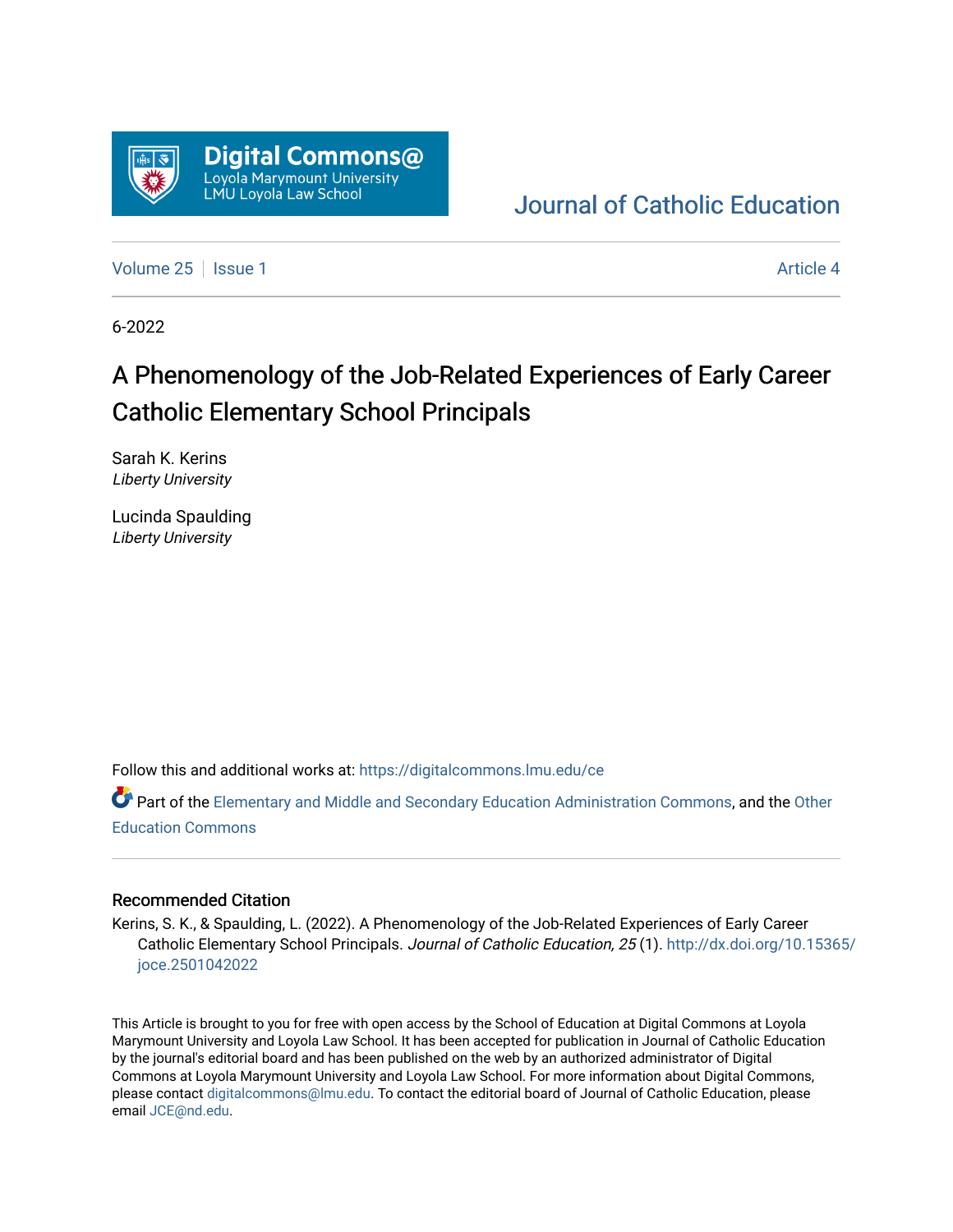*Journal of Catholic Education* Spring 2022, Volume 25, Issue 1, 84[-10](#page-24-0)8 This work is licensed under CC BY 4.0.  $\left(\overline{\mathbf{e}}\right)$ <https://doi.org/10.15365/joce.2501042022>



# **A Phenomenology of the Job-Related Experiences of Early Career Catholic Elementary School Principals**

Sarah K. Kerins<sup>1</sup> and Lucinda S. Spaulding<sup>2</sup>

**Abstract:** This qualitative phenomenology investigated the job-related experiences of early career Catholic elementary school principals  $(N = 13)$  in the Mideastern region of the United States. Data were collected from an introductory survey, semi-structured interviews, two focus groups, and a participant designed plan for professional development. The findings indicated that Catholic elementary principals in their early career are motivated by a calling to a vocation in Catholic school leadership as well as the ability to develop and implement a vision for their school. Principals reported being challenged by limited resources, balancing the demands of the position, and navigating relationships. Finally, principals believed they are supported by diocesan administrators in the areas of human resources and student issues, particularly if the concerns have legal implications.

**Keywords:** leadership, school administration, principalship, Catholic education, principal attrition, principal retention

atholic schools have provided a place for children and their families to encounter the risen<br>Christ for centuries. For Catholic schools to continue carrying out this mission and ensuri<br>the future of the U.S. Catholic schoo atholic schools have provided a place for children and their families to encounter the risen Christ for centuries. For Catholic schools to continue carrying out this mission and ensuring the future of the U.S. Catholic school system, effective school leadership is essential. [2014](#page-22-0)). According to the U.S. Department of Education, 11% of private school principals left the profession during the 2012-2013 school year [\(Goldring & Taie, 2014](#page-22-0)). Of the 11% of principals who relinquished their positions, those with three to five years of experience had the highest

<sup>1</sup> Liberty University

<sup>2</sup> University of Lynchburg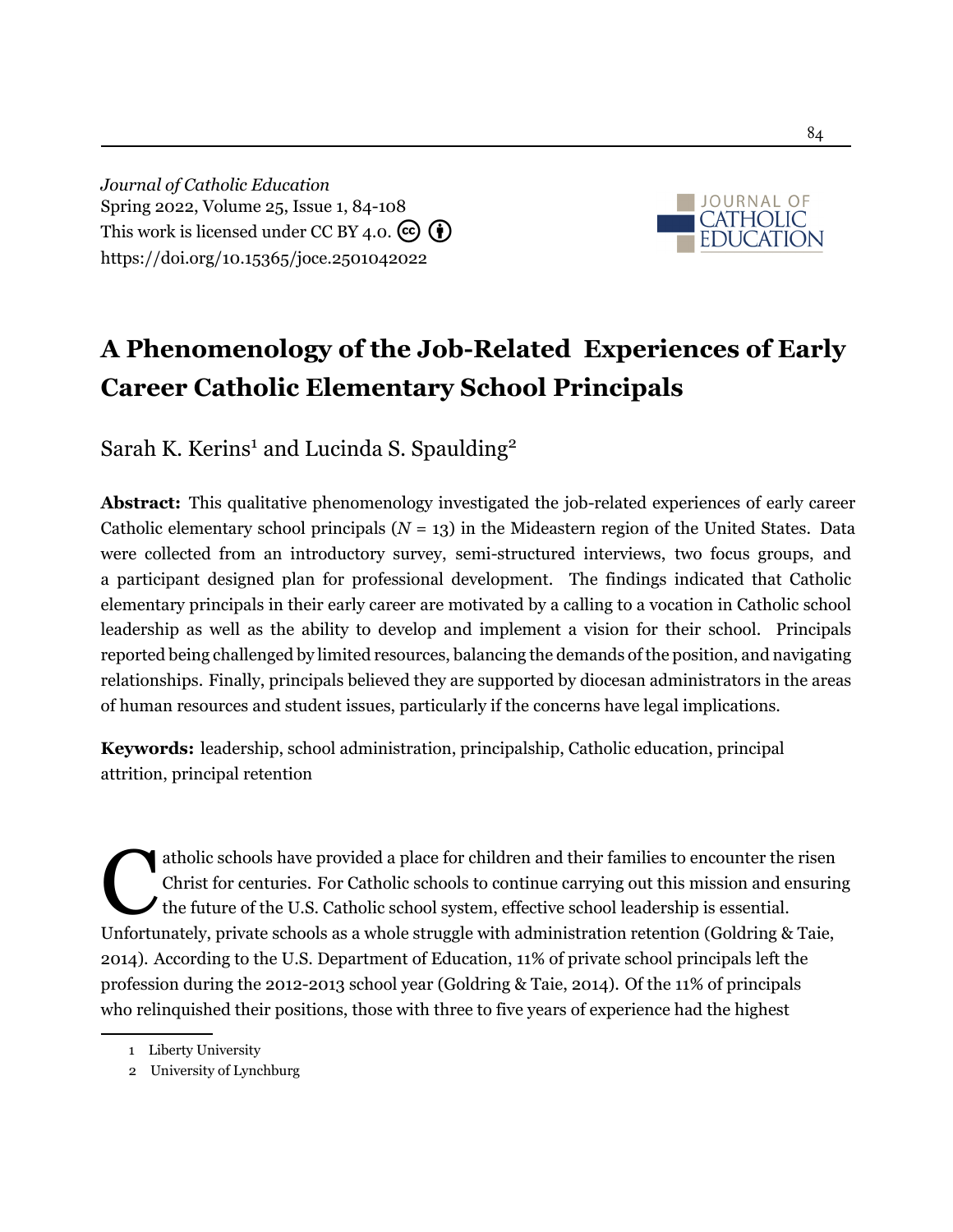attrition rate (15.3%). This qualitative phenomenological study was designed to examine the jobrelated experiences of early career Catholic elementary school principals, identifying their various motivations, challenges, and support needs, and thereby identifying ways to increase retention of these instrumental leaders.

## **History of the American Parochial School System**

A defining feature of qualitative inquiry is the examination of a phenomenon within its natural context [\(García-Garduño et al.](#page-22-1), [2011](#page-22-1)). To understand the context of early career Catholic elementary school principal vocational experiences, it is important to examine the historical context of Catholic schools in the United States as well as the empirical and theoretical literature informing the scope and focus of the current research.

The first parochial school in the United States was founded in 1783 by Saint Mary Parish in Philadelphia, and it still exists today under the name Saint Mary Interparochial School. Nearly 50 years after its founding, the influx of Irish and German Catholic immigrants led to social unrest in cities such as Boston, New York, and Philadelphia. Protestant ministers warned of Catholic conspiracies that would undermine the young nation [\(Walch, 2003\)](#page-25-0). Anti-immigration sentiment led to riots, such as the nativist inspired Philadelphia Bible Riots. Catholic homes and two churches in Philadelphia were burned to the ground, resulting in the deaths of 13 people ([Brinig & Garnett,](#page-21-0) [2014](#page-21-0)).

As parishes and dioceses grew larger, there was a greater need for Catholic schools to protect the religious faith and traditions of Catholic children. Bishop John Neumann (now Saint John Neumann) established the first parochial school system in Philadelphia in 1852 ([Walch](#page-25-0), [2003](#page-25-0)). In 1884, the bishops of the United States held the Third Plenary Council in Baltimore. The council "ordered all parish priests to establish parochial schools within two years and provided that they would be removed from their posts for failure to do so" (Brinig & Garnett, [2014](#page-21-0) , p.15). The bishops required faithful support and effort in every parish to build and establish a school. The council emphasized the importance of Christian education by instructing all Catholic parents to send their children to parochial schools leaving few exceptions [\(Brinig & Garnett, 2014\)](#page-21-0).

The mission of Catholic schools in the United States is just as important in the 21st century as it was in the 19th century. Catholic schools are a place where children and their families encounter the risen Christ. The mission of Catholic school is first and foremost to evangelize (Sacred Congregation for Catholic Education, [1977\)](#page-24-1). Catholic schools are sustained by the Gospel witness, shaped by community, and committed to educating the whole child [\(Dosen, 016a](#page-22-2)). Well trained, effective leadership is necessary to carry out the mission and ensure the future of the Catholic school system in America, which has molded and shaped countless minds and hearts over the centuries.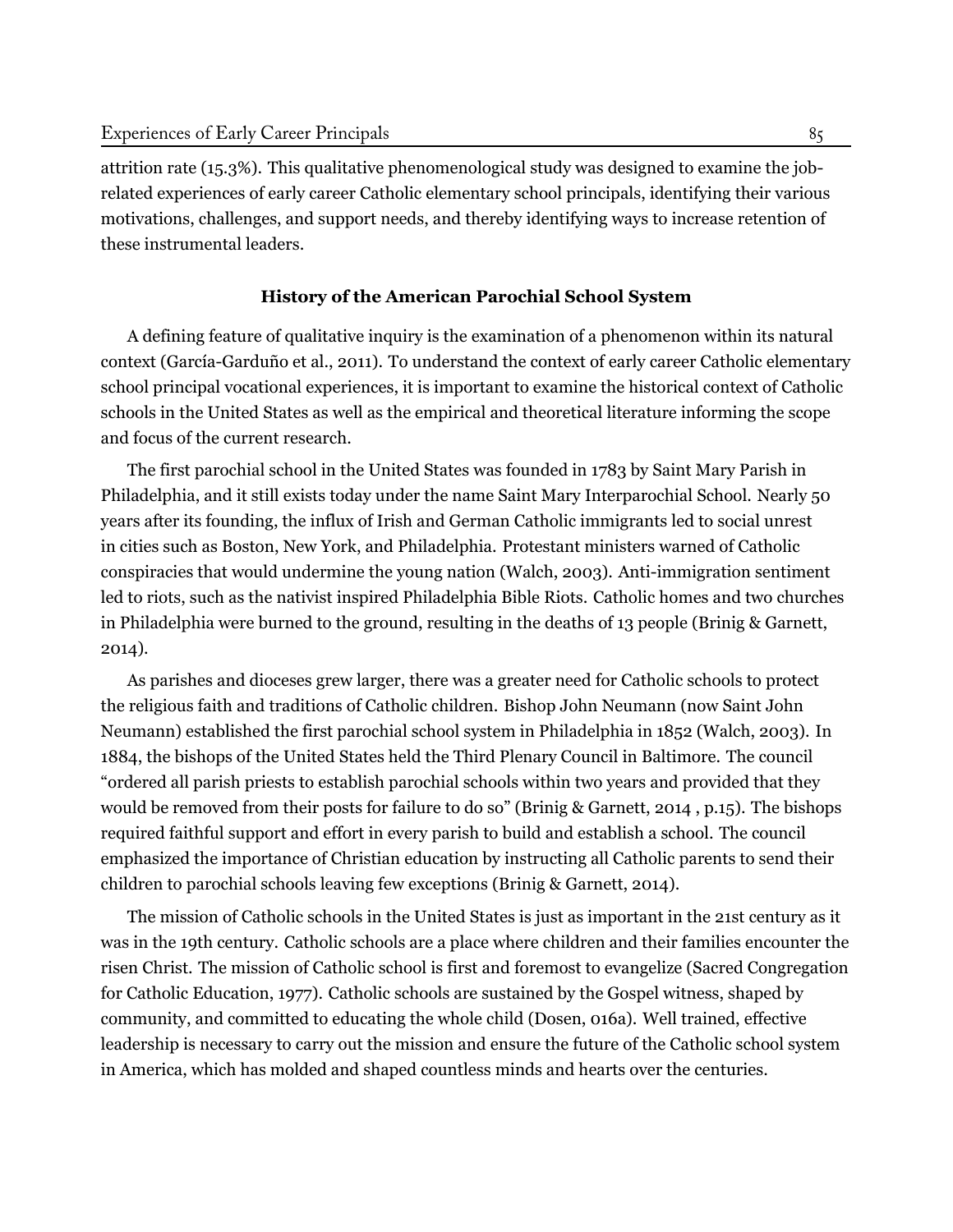#### **Catholic School Leadership**

The role of the Catholic elementary school principal is multifaceted and continues to increase in complexity [\(Kafka](#page-23-0), [2009\)](#page-23-0). Extending beyond academic leadership, principals in the Catholic school system perform most job functions of their public school counterparts, in addition to acquiring financial resources for scholarships, maintaining and increasing enrollment, and fostering the Catholic identity of the school ([Boyle et al.](#page-21-1), [2016;](#page-21-1) [Rieckhoff,](#page-24-2) [2014](#page-24-2)). According to Ozar and Weitzel-O'Neill [\(2012\)](#page-24-3), "Catholic school governance and leadership can be seen as a ministry that promotes and protects the responsibilities and rights of the school community" (p. 7). [Defiore et al.](#page-22-3) [\(2009\)](#page-22-3) reported that the demands of the job exceed the capacity of one person, and that principals often find themselves doing everything from "social work to plumbing" (loc. 531).

Catholic school principals are required to shape the school's catholicity by implementing the religious education curriculum and ensuring the faculty is adequately prepared and qualified to teach it (Ozar & Weitzel-O'Neill, [2012](#page-24-3)). Catholic schools face a lack of teacher candidates, both because of the required commitment to the Catholic faith and the competition of higher paying public schools ([Schuttloffel](#page-25-1), [2007\)](#page-25-1). Even when committed to the mission of Catholic education, these professional educators may be turned off by the lower salary, which often does not compensate for the demands of the position [\(Schuttloffel](#page-25-1), [2007\)](#page-25-1).

The Catholic Church has a long-standing tradition of academic excellence dating back to Saint Augustine, who was known for bridging the cultural and intellectual gap between classical and Christian civilizations [\(Gutek](#page-23-1), [2011\)](#page-23-1). The Catholic intellectual tradition is built upon the intellectual legacies of Saint Augustine and Saint Thomas Aquinas, who emphasized the relationship between faith and reason [\(Dosen,](#page-22-4) [016b](#page-22-4)). The principal, who oversees the academic program, must ensure that it is rooted in the Gospel. Academically excellent Catholic schools have doctrinally sound religious education as well as a rigorous, relevant, and research-based curriculum, which brings faith, culture, and life harmoniously together to shape the whole person (Ozar & Weitzel-O'Neill, [2012\)](#page-24-3).

Excellent leadership and academic programs which adhere to the mission of Catholic schools all contribute to operational vitality (Ozar & Weitzel-O'Neill, [2012](#page-24-3)). Operational vitality refers to the operation of the school and how the school is financially supported. Financial viability has been identified as a primary reason for Catholic school closures ([Defiore et al.](#page-22-3), [2009\)](#page-22-3). In most Catholic elementary schools, the principal is responsible for effective institutional advancement, which includes a comprehensive plan for marketing, enrollment management, and development (Ozar & Weitzel-O'Neill, [2012](#page-24-3)). Part of the institutional advancement plan should be comprised of partnerships with businesses and philanthropic foundations that support Catholic education [\(Montejano,](#page-24-4) [2016\)](#page-24-4). School boards, if they are part of the governance structure, often hold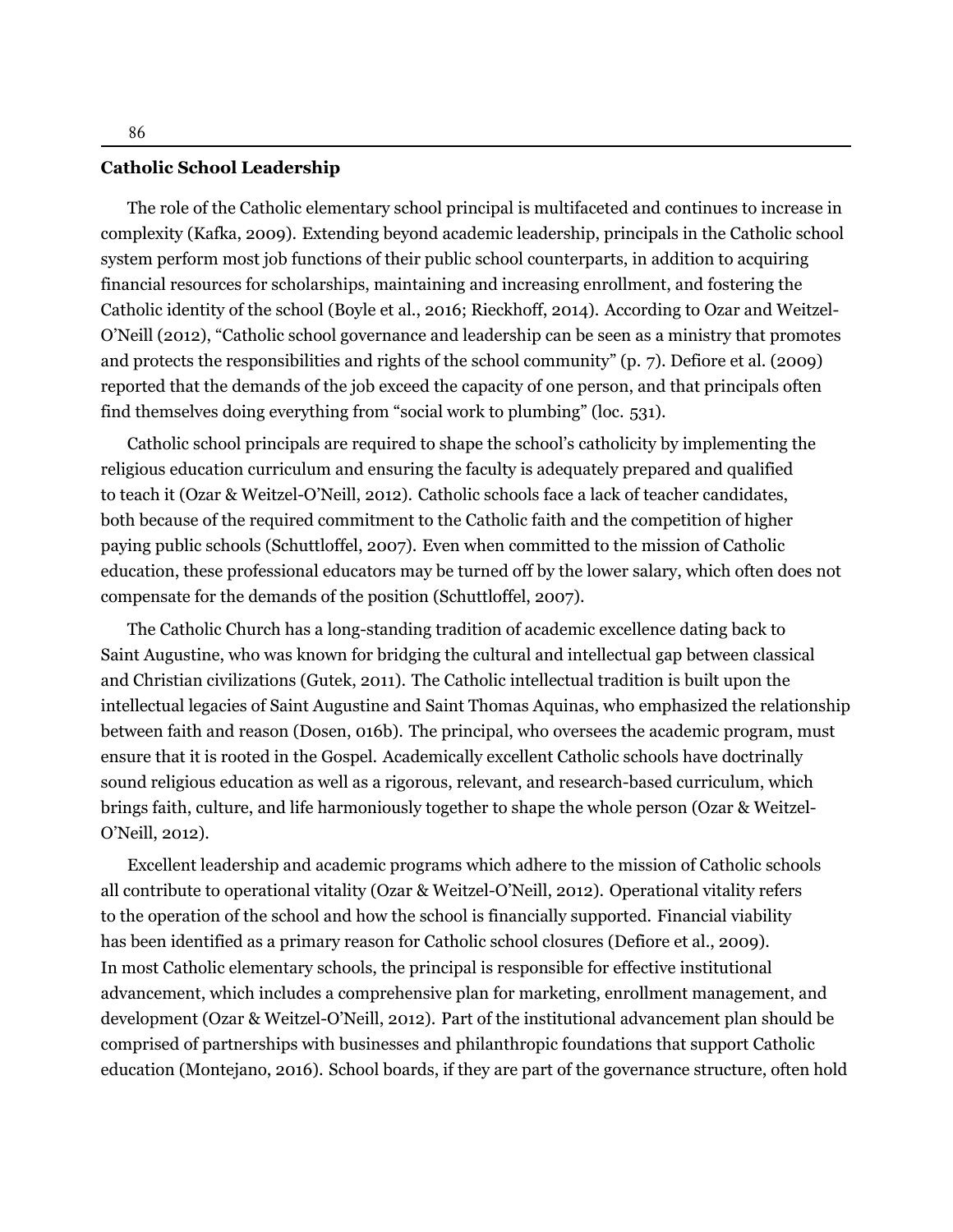authority over school finances [\(Sheehan](#page-25-2), [1996](#page-25-2)). The principal, often in concert with the pastor, is responsible for leading the Catholic school advancement efforts.

## **The Novice Principal**

The expanding role of the Catholic elementary school principal comes with an increase in challenges which are difficult to navigate, especially for novice principals (Crow & [Whiteman,](#page-22-5) [2016](#page-22-5)). In a survey of Catholic diocesan superintendents, respondents reported that Catholic leadership programs were most effective in preparing their novice principals, but the majority of "Catholic school principals graduated from secular institutions and may or may not have completed a diocesan leadership program" (p. 12). Therefore, the majority of respondents were not fully prepared for the unique challenges of Catholic schools. Unfortunately, 37% of Catholic superintendents reported that their novice principals were most critically lacking in spiritual leadership, and 19% reported that novice principals most critically lacked theological knowledge [\(Schuttloffel,](#page-25-3) [2003](#page-25-3)).

Novice principals face challenges that go far beyond their managerial role. [Spillane](#page-25-4) and Lee ([2014\)](#page-25-4) found that in the first three months of service, principals are overwhelmed by the sense of responsibility for the wellbeing of every employee or student in their care. Novice principals find it difficult to manage task volume, diversity, and unpredictability, and they report feeling that their time is divided in too many directions [\(Spillane](#page-25-4) & Lee, [2014\)](#page-25-4). Novice leaders are surprised by the workload, the frequency and intensity of their work-related stress, and the struggle to maintain a work-life balance ([Beam](#page-21-2) et al., [2016](#page-21-2); [Gentilucci](#page-22-6) et al., [2013](#page-22-6); [Karakose](#page-23-2) et al., [2014\)](#page-23-2).

Shoho and [Barnett](#page-25-5) [\(2010\)](#page-25-5) discovered that new principals spent more time than expected on parental concerns and school-related politics. Solving difficult personnel issues is also a significant challenge (Shoho & [Barnett](#page-25-5), [2010\)](#page-25-5). Cray and [Weiler](#page-22-7) ([2011](#page-22-7)) interviewed superintendents (*N* = 77) who reported that novice principals are challenged by human relations, particularly when it relates to supervision of personnel and instructional leadership. Furthermore, 20% of novice principals believed support from superiors was lacking, and that asking for help from superiors was a sign of weakness ([Beam](#page-21-2) et al., [2016\)](#page-21-2). Novice principals often lack political awareness and knowledge of responding to difficult stakeholders, as well as the ability to effectively manage conflict resolution. Situational awareness is difficult to teach, which is why leadership preparation programs often fail to adequately prepare students in those areas (Cray & [Weiler](#page-22-7), [2011\)](#page-22-7). Perhaps the most surprising theme is the difficulty novice principals have in overcoming the reputation of the previous principal ([Karakose](#page-23-2) et al., [2014\)](#page-23-2) and in establishing credibility ([Beam](#page-21-2) et al., [2016](#page-21-2)).

## **Principal Job Satisfaction**

Most of the research related to retention, attrition, and job satisfaction of school principals is conducted in the public education setting; however, because many of the job responsibilities are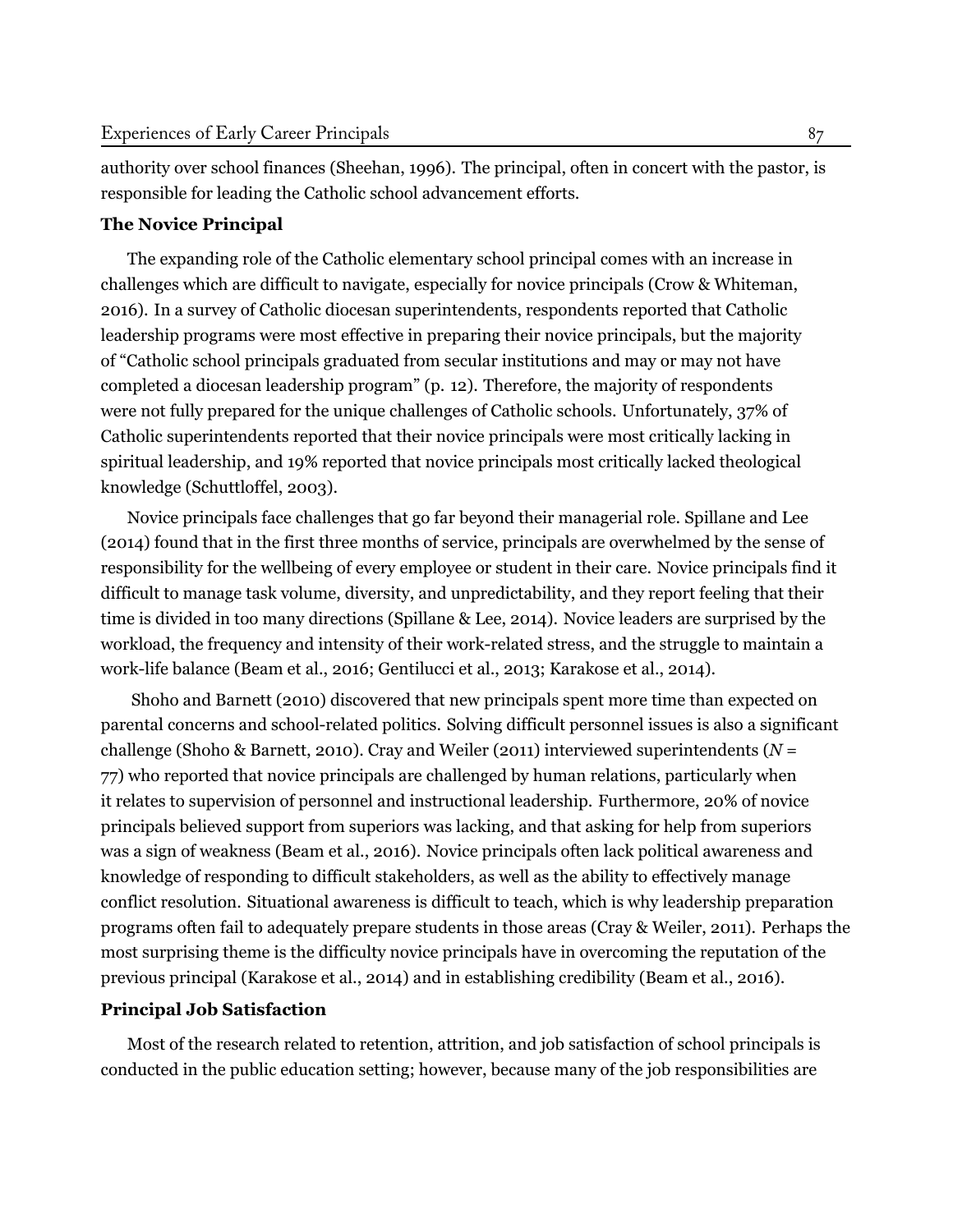similar, the research is transferable to Catholic schools. Factors contributing to job dissatisfaction center on support, responsibility and accountability, compensation, and stress. Principals reported that a lack of respect from colleagues made their positions more challenging ([Beam et al.,](#page-21-2) [2016](#page-21-2); [Hancock & Müller,](#page-23-3) [2014;](#page-23-3) [Karakose et al.,](#page-23-2) [2014\)](#page-23-2). Additionally, an absence of support from superiors contributes to stress or other difficulties ([Beam et al.](#page-21-2), [2016;](#page-21-2) [De Jong et al.](#page-22-8), [2017;](#page-22-8) [García-Garduño](#page-22-1) [et al.](#page-22-1), [2011;](#page-22-1) [Gentilucci et al.,](#page-22-6) [2013\)](#page-22-6). [Chang et al.](#page-21-3) ([2015](#page-21-3)) discovered a superintendent's support of principal autonomy is a significant factor in organizational commitment and job satisfaction. When principals feel a sense of autonomy and personal accomplishment, their job satisfaction increases [\(Chang et al.,](#page-21-3) [2015;](#page-21-3) [Karakose et al.](#page-23-4), [2016](#page-23-4)).

Seventy-five percent of principals from schools across varying demographics believe the role has become too complex ([Markow et al.](#page-23-5), [2012](#page-23-5)). They believe principals have extensive responsibilities [\(Grubb & Flessa,](#page-23-6) [2006\)](#page-23-6), limited control, and relentless accountability [\(West et al.](#page-25-6), [2010\)](#page-25-6). Research reveals that time spent on instructional leadership activities improves student achievement ([Grissom et al.,](#page-22-9) [2013](#page-22-9); [Mitchell et al.,](#page-24-5) [2015\)](#page-24-5). This makes the overload of managerial tasks problematic, as principals reported spending 41% of the workday in their offices and only 10% of the workday in classrooms [\(Grissom et al.,](#page-23-7) [2015\)](#page-23-7).

Answering email communication, responding to phone messages, and completing paperwork [\(Barnett et al.,](#page-21-4) [2012;](#page-21-4) [Hancock & Müller,](#page-23-3) [2014;](#page-23-3) [Klocko & Wells](#page-23-8), [2015\)](#page-23-8) and forms which potentially go unread by central office ([Oplatka](#page-24-6), [2017\)](#page-24-6) consumes most of the principal's day. Student-related issues ([Camburn et al.,](#page-21-5) [2010;](#page-21-5) [Horng et al.,](#page-23-9) [2010\)](#page-23-9) and special education compliance (Van Vooren, [2018\)](#page-25-7) were also reported as time- consuming activities in the principal's daily schedule. Other activities which keep principals from the classroom are unexpected requests from stakeholders ([Oplatka,](#page-24-6) [2017](#page-24-6)) and frequent and constant interruptions [\(Klocko & Wells,](#page-23-8) [2015](#page-23-8); [Poirel](#page-24-7) [& Yvon,](#page-24-7) [2014\)](#page-24-7). Visits from central office administrators [\(Oplatka](#page-24-6), [2017](#page-24-6)) and increased performance expectations [\(Klocko & Wells](#page-23-8), [2015\)](#page-23-8) also contribute to the challenges of the position.

Principals feel an enormous amount of responsibility, which can lead to high levels of stress with both physical and emotional symptoms. Forty-eight percent of principals reported experiencing significant stress several times per week ([Markow et al.](#page-23-5), [2012](#page-23-5)) with difficulties managing time being one of the greatest contributors to work-related stress [\(Grissom et al.](#page-23-7), [2015](#page-23-7)). Principals have a particularly difficult time managing a work-life balance ([Barnett et al.,](#page-21-4) [2012](#page-21-4); [Beam et al.,](#page-21-2) [2016;](#page-21-2) [Oplatka,](#page-24-6) [2017](#page-24-6)). They are often overwhelmed with the demands of the position and, as a result, experience a loss of joy in their work ([Klocko & Wells,](#page-23-8) [2015\)](#page-23-8) .

In addition to the challenging work-life balance, a salary incommensurate with job demands with job demands is seen as another barrier to becoming a principal ([Hancock & Müller](#page-23-3), [2014;](#page-23-3) [Karakose et al.](#page-23-2), [2014\)](#page-23-2) . Salary research showed that school principals perceive their salaries as disproportionate to their responsibilities which contributes to job-dissatisfaction [\(Hancock &](#page-23-3)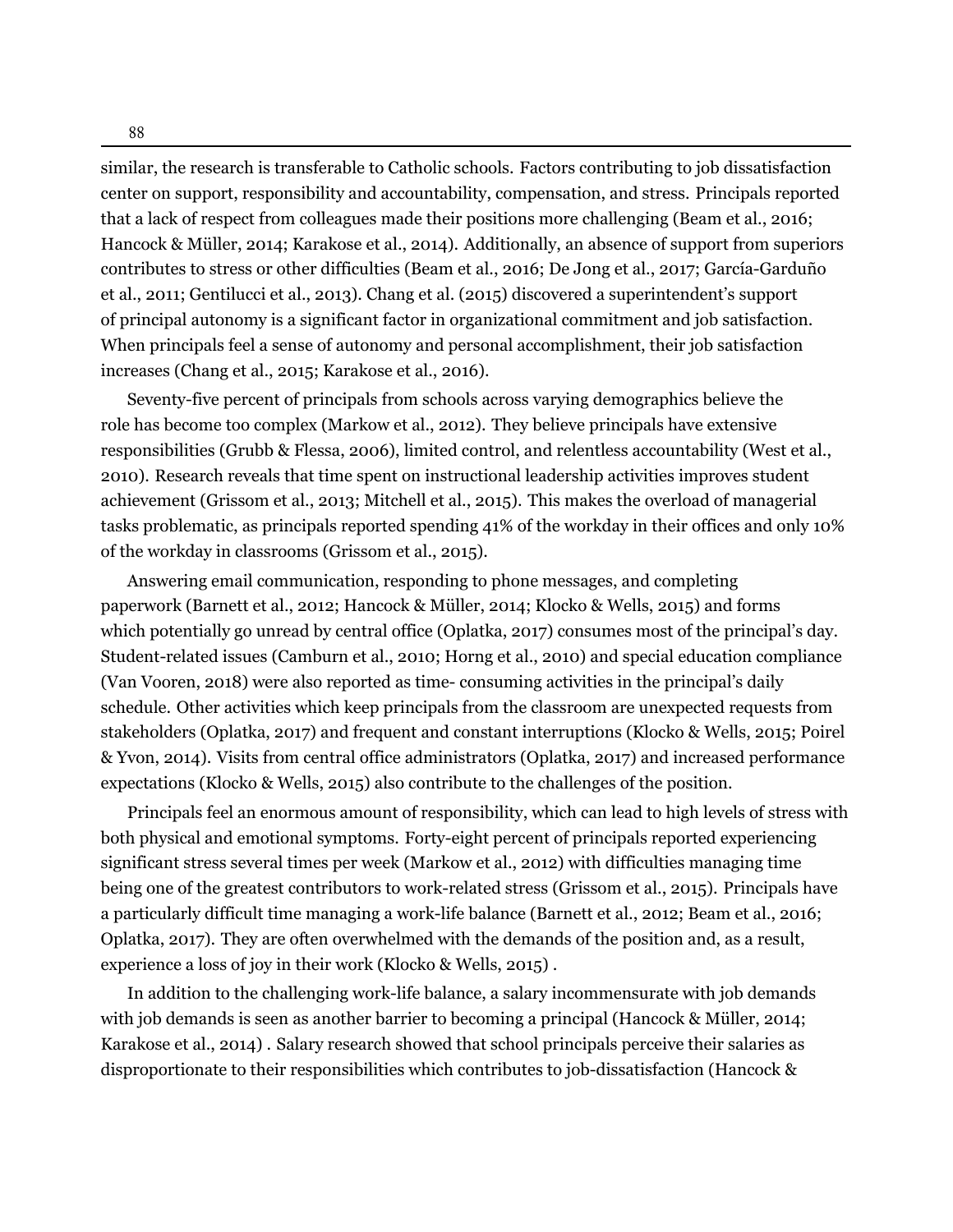[Müller](#page-23-3), [2014](#page-23-3); [Karakose et al.](#page-23-2), [2014](#page-23-2)) . On average, public school districts spend about \$14,000 per principal per year for on-the-job support and evaluation ([Kaufman et al.](#page-23-10), [2017\)](#page-23-10) , making principal attrition costly.

## **Catholic School Principal Attrition**

[Durow and Brock](#page-22-10) ([2004](#page-22-10)) investigated factors leading to retention or attrition among Catholic school principals. Interestingly, not a single participant interviewed left their position due to retirement. In conflicting studies, Catholic superintendents reported only 2% attrition among their principals in 2003. [Durow & Brock](#page-22-10) ([2004](#page-22-10)) reported that 31.25% of principals in one Midwestern diocese left the principalship or moved to a principalship in a different school within a threeyear period. Similarly, [Bigelow](#page-21-6) [\(2017\)](#page-21-6) reported that 42 principals left their position from only 24 elementary and high schools over a 10-year period in one southern diocese. With no recent national data on Catholic school principal attrition, it is hard to determine why [Durow & Brock](#page-22-10) ([2004\)](#page-22-10) and [Bigelow](#page-21-6) ([2017\)](#page-21-6) data contrasts Schuttloffel's study from [2003,](#page-25-3) as well as the data from all private schools in the United States, which reported 15% attrition from private schools [\(Goldring & Taie,](#page-22-0) [2014](#page-22-0)).

Attrition can be the result of conflicts in school governance, changes in the school's vision, and aspects of the school's political climate. The pastor is sometimes the center of conflict, particularly if he holds an autocratic leadership style [\(Durow & Brock,](#page-22-10) [2004\)](#page-22-10). In a similar study on principal attrition, [Bigelow](#page-21-6) [\(2017](#page-21-6)) reported that the unraveling of the pastor-principal relationship significantly impacted principals' decisions to leave their positions. While [Durow & Brock](#page-22-10) [\(2004\)](#page-22-10) described changing personal needs and a lack of advancement opportunities as factors leading to attrition, [Bigelow](#page-21-6) [\(2017](#page-21-6)) found the lack of support from the diocesan Catholic schools office as another factor of attrition. [Defiore et al.](#page-22-3) ([2009\)](#page-22-3) reported that diocesan leadership and "passionate commitment from the bishop" (loc. 565) is critically important. Additionally, principals were found to be dissatisfied with their positions largely because of the growing, complex demands and the minimal salary [\(Fraser & Brock,](#page-22-11) [2006\)](#page-22-11). Principals believed they were not recognized or appreciated nearly enough for their contributions to the school.

While [Bigelow](#page-21-6) ([2017\)](#page-21-6) discussed the role of central office in principal attrition, there is no research on the direct role of the (arch)bishop in principal attrition. A recent study of the turnover and retention of Catholic school superintendents revealed that superintendents had negative experiences in chanceries, which they described as difficult and frustrating. Such negative interactions caused eight of the 10 former superintendents who participated in the study to leave their positions. Former superintendents revealed that they needed strong support and a closer working relationship with the (arch)bishop, especially when facing difficult decisions ([Cook et al.](#page-21-7), [2021](#page-21-7)) . While this research did not directly address the relationship between the (arch)diocesan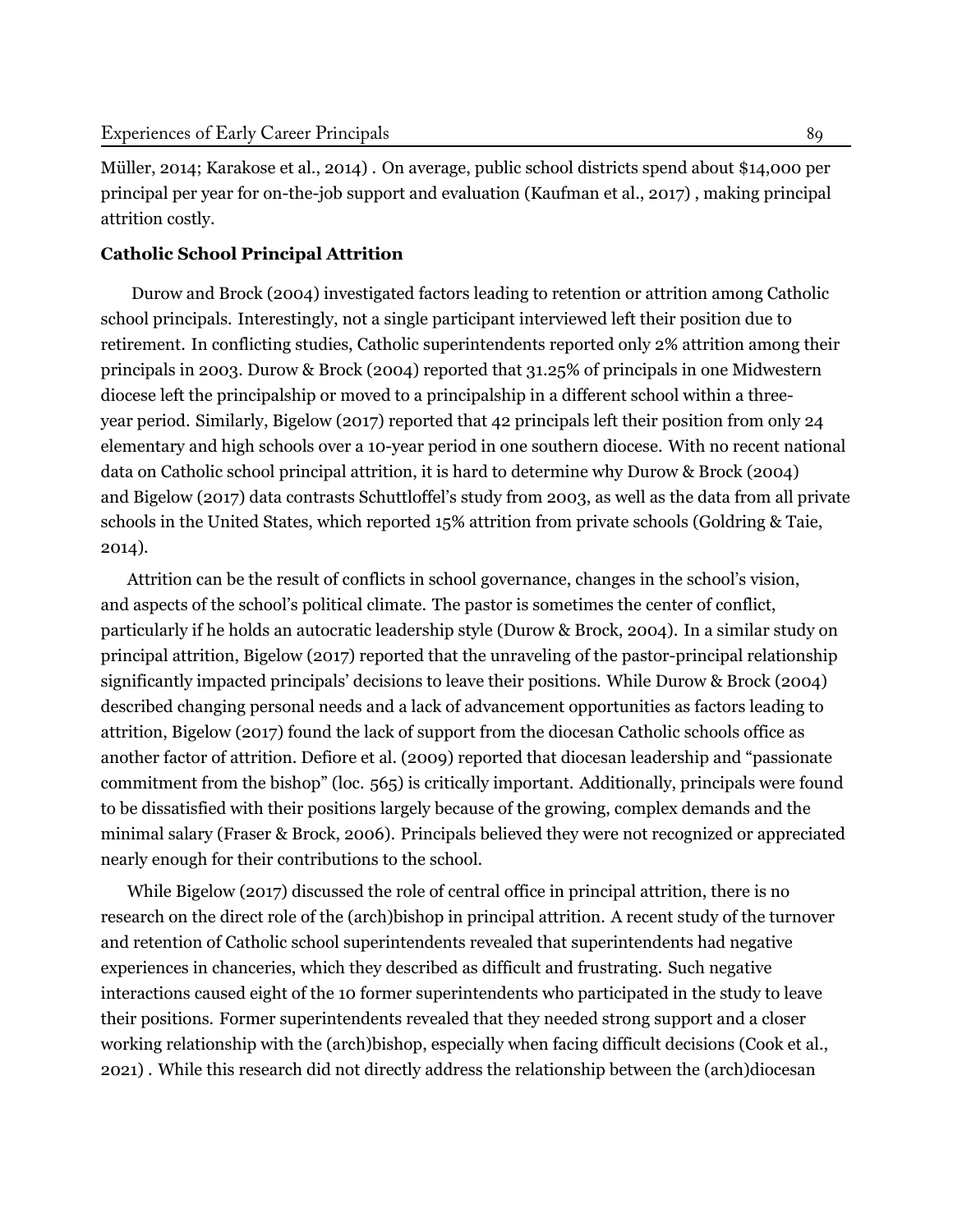bishop and principals, the superintendent's relationship with the (arch)bishop will have an impact on school principals, especially when it comes to policy decisions.

Leadership in Catholic schools include several exclusive dimensions which are relevant only to Catholic education, not to their public education counterparts. These include enrollment management, scholarship funding, and school-parish relations. The multi-directional governance of the Catholic school system can create roadblocks to progress. The additional pressure of building enrollment and related financial concerns creates an additional layer of stress for the Catholic school principal. With the attrition rate of principals being the highest in the three to five-year window, it was necessary to investigate the experiences of principals early in their career.

## **Theoretical Framework**

The theoretical framework in a qualitative study helps define the scope of the study while also serving as a lens to analyze and make sense of the qualitative phenomenon examined [\(Creswell](#page-22-12), [2013](#page-22-12)). Alderfer's [\(1969\)](#page-21-8) existence, relatedness, and growth theory, derived from Maslow's [\(1943](#page-23-11)) theory of human motivation, provided the most suitable organizational framework for analyzing and reporting job-related experiences in the vocation-driven career of a Catholic school principal. Building on Maslow's ([1943\)](#page-23-11) work, Alderfer ([1969](#page-21-8)) reframed the five needs categories into three: existence, relatedness, and growth. Alderfer ([1969](#page-21-8)) departed from Maslow ([1943\)](#page-23-11) by placing the needs on a continuum from more concrete existence needs to less concrete growth goals, rather than an ordered hierarchy. Alderfer ([1969\)](#page-21-8) introduced the concept of frustration regression—when a person cannot attain fewer concrete goals, he or she regresses and is motivated to seek comfort from more concrete needs [\(Alderfer,](#page-21-8) [1969\)](#page-21-8). Alderfer's ([1969\)](#page-21-8) existence, relatedness, and growth theory provided a helpful lens to examine and describe the vocational experiences of early career Catholic elementary school principals.

## **Method**

A transcendental phenomenological design ([Moustakas](#page-24-8), [1994\)](#page-24-8) was selected to study early career Catholic elementary school principals in their natural environment where they shared the complexity of their profession. To reduce bias, the primary researcher (first author) engaged in reflexive journaling to consciously suspend preconceived notions and judgements based on personal experience with the study phenomenon.

#### **Setting and Participants**

A purposeful sample of 13 principals was selected from six dioceses within four states located in the Mideastern United States (see Table 1). The Mideastern region is defined by the National Catholic Education Association as states including Delaware, Maryland, New Jersey, New York, Pennsylvania, and the District of Columbia ([Schultz & Mcdonald,](#page-24-9) [2013\)](#page-24-9).

90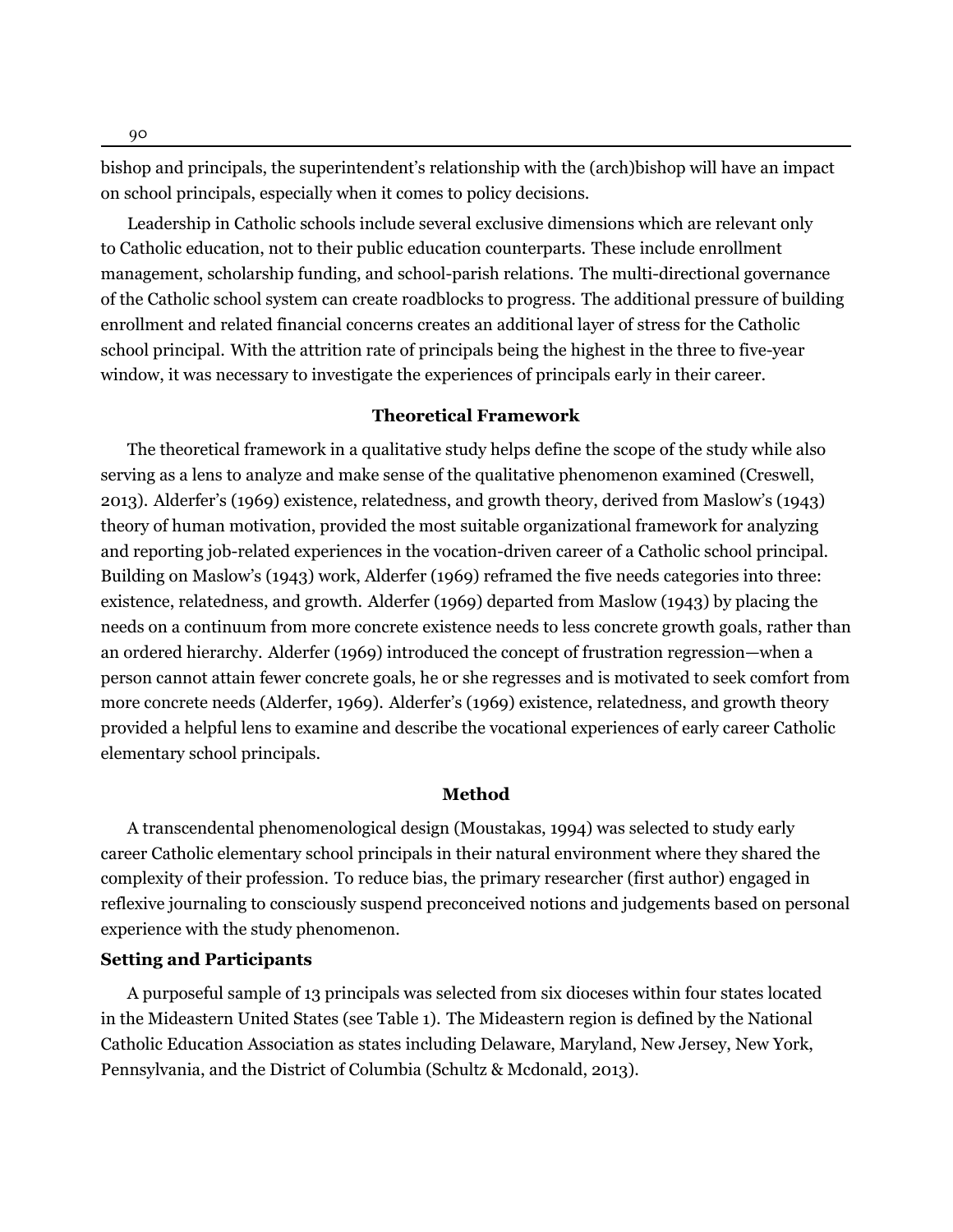## Experiences of Early Career Principals 91

The primary researcher contacted several diocesan offices within the Mideastern region to request permission to conduct the study and gather the names and contact information of potential participants. An introductory survey requested participants share demographic and professional information to ensure each participant was employed at a Catholic elementary school affiliated with a diocese in the Mideastern region of the United States, and that their respective diocesan offices of education held some jurisdiction over the school. Participants were delimited to current second through fifth year head principals at their school. Table 1 provides an overview of the final sample.

#### **Table 1**

*ParƟcipant Demographics*

| Participant    | Age       | Generation          | Gender | Race  | Ethnicity    | No. of Yrs. as Principal |
|----------------|-----------|---------------------|--------|-------|--------------|--------------------------|
| Elizabeth      | $50 - 60$ | <b>Generation X</b> | Female | White | Non-Hispanic | 4                        |
| Anne           | 30-40     | Millennial          | Female | White | Non-Hispanic | 4                        |
| <b>Bridget</b> | 60-70     | <b>Baby Boomer</b>  | Female | White | Non-Hispanic | 2                        |
| Felicity       | 40-50     | Generation X        | Female | White | Hispanic     | 2                        |
| Monica         | 30-40     | Millennial          | Female | White | Hispanic     | 4                        |
| Philomena      | $30 - 40$ | Millennial          | Female | White | Non-Hispanic | 3                        |
| Cecilia        | 40-50     | <b>Generation X</b> | Female | White | Non-Hispanic | 2                        |
| Deborah        | 60-70     | <b>Baby Boomer</b>  | Female | White | Non-Hispanic | 2                        |
| Katharine      | 30-40     | <b>Generation X</b> | Female | White | Non-Hispanic | 3                        |
| Laurence       | 30-40     | Millennial          | Male   | White | Non-Hispanic | 2                        |
| Isabel         | 60-70     | <b>Baby Boomer</b>  | Female | White | Non-Hispanic | 2                        |
| Helena         | 50-60     | <b>Generation X</b> | Female | White | Non-Hispanic | 4                        |
| Jane           | 40-50     | <b>Generation X</b> | Female | White | Non-Hispanic | 2                        |

Note. The generations are defined as follows: Baby Boomer (born 1946 -1964), Generation X (born 1965-1980), and Millennial (born 1981-1996).

## **Data Collection**

For the purpose of triangulation, data were collected from three sources: semi-structured interviews, participant generated professional development plans, and focus group interviews. Data saturation occurred around the addition of the ninth participant when no new themes or salient findings emerged, but analysis of this data from additional participants served to confirm established findings. All interviews were recorded by two devices, professionally transcribed verbatim, and checked for accuracy. Each participant verified the transcript, and the second author conducted an audit of all steps and procedures.

#### **Data Analysis**

The data analysis procedures for Moustakas' [\(1994](#page-24-8)) transcendental phenomenological design were used. Using the Moustakas' ([1994\)](#page-24-8) modified Stevick-Colaizzi-Keen method of analysis,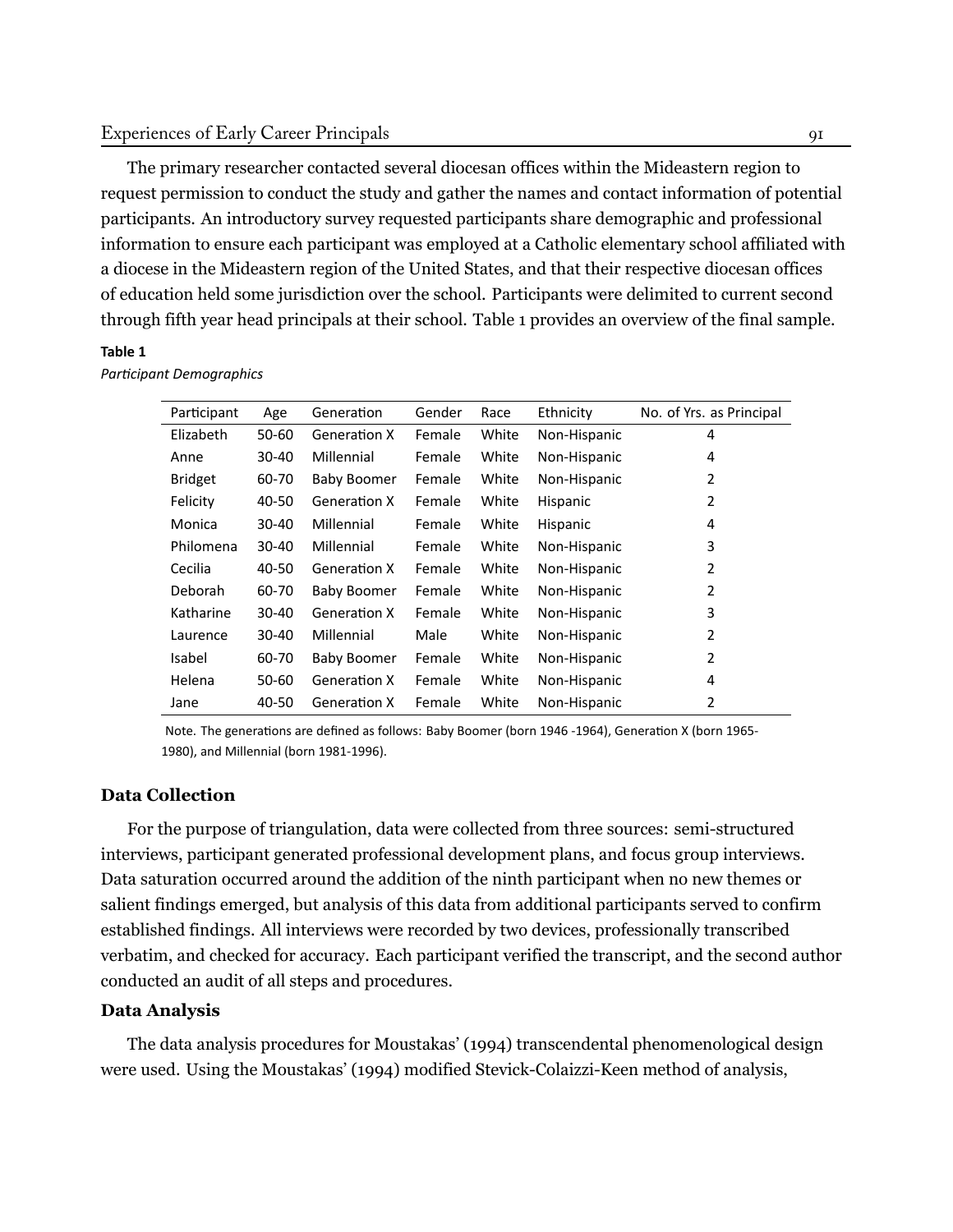significant statements from each interview/focus group transcript and professional development plan were sorted into concept nodes, a process Moustakas ([1994\)](#page-24-8) described as horizonalization. Initially, there were 677 significant statements. Using Saldaña's [\(2016\)](#page-24-10) two cycle coding process, concept codes were further reduced into pattern codes. The pattern codes were organized into themes and developed a noematic (textural) description of *what* each participant experienced. The imaginative variation process helped to develop a noetic (structural) description of *how* the participants experienced the phenomenon ([Moustakas](#page-24-8), [1994\)](#page-24-8). Individual textural and structural descriptions were integrated into a composite textural and structural description. The composite textural and structural descriptions were synthesized into themes that portray the *essence* of the experience [\(Creswell](#page-22-12), [2013;](#page-22-12) [Moustakas,](#page-24-8) [1994\)](#page-24-8). Participants were provided with a description of these main themes, the process of member checking, to confirm that the description of the phenomenon authentically represented their lived experience as a Catholic elementary school principal, as well as to clarify any conflicting information.

#### **Findings**

Analysis and triangulation of the data from semi-structured interviews, focus groups, and a participant designed plan for professional development revealed findings centered around three overarching themes: (a) motivation to persist in the position, (b) job-related challenges, and (c) support. The themes revealed the essence of the early career Catholic elementary school principal experience, that these leaders are prophets of a future not their own.

#### **Motivation to Persist in the Position**

Many participants reported experiencing a call to vocation in Catholic school leadership, which served as a strong motivator to persist in the position. For some the call was overt, and for others it was a gentle nudge in the right direction. Eight of the 13 principals specifically mentioned feeling called by God to serve the Church as a Catholic educator. When speaking about her discernment process, Cecilia shared,

But there was this…it actually would wake me up in the middle of the night when I was trying to decide whether to apply, this like, gnawing, "You need to do this. You can make a change. You need to do this. This is what you need to do…" So it was really, as strange as it sounds, it was really a calling that this is where I needed to be.

While over half of the participants described feeling a calling to the career, the others described a feeling of comfort or allegiance to the Catholic school system. Some participants had deep legacies in the system, having attended Catholic schools themselves. While it cannot be said with certainty that the other participants did not feel a specific prompting by the Holy Spirit, the sense of comfort brought by the intersection of faith and academics was woven throughout their responses.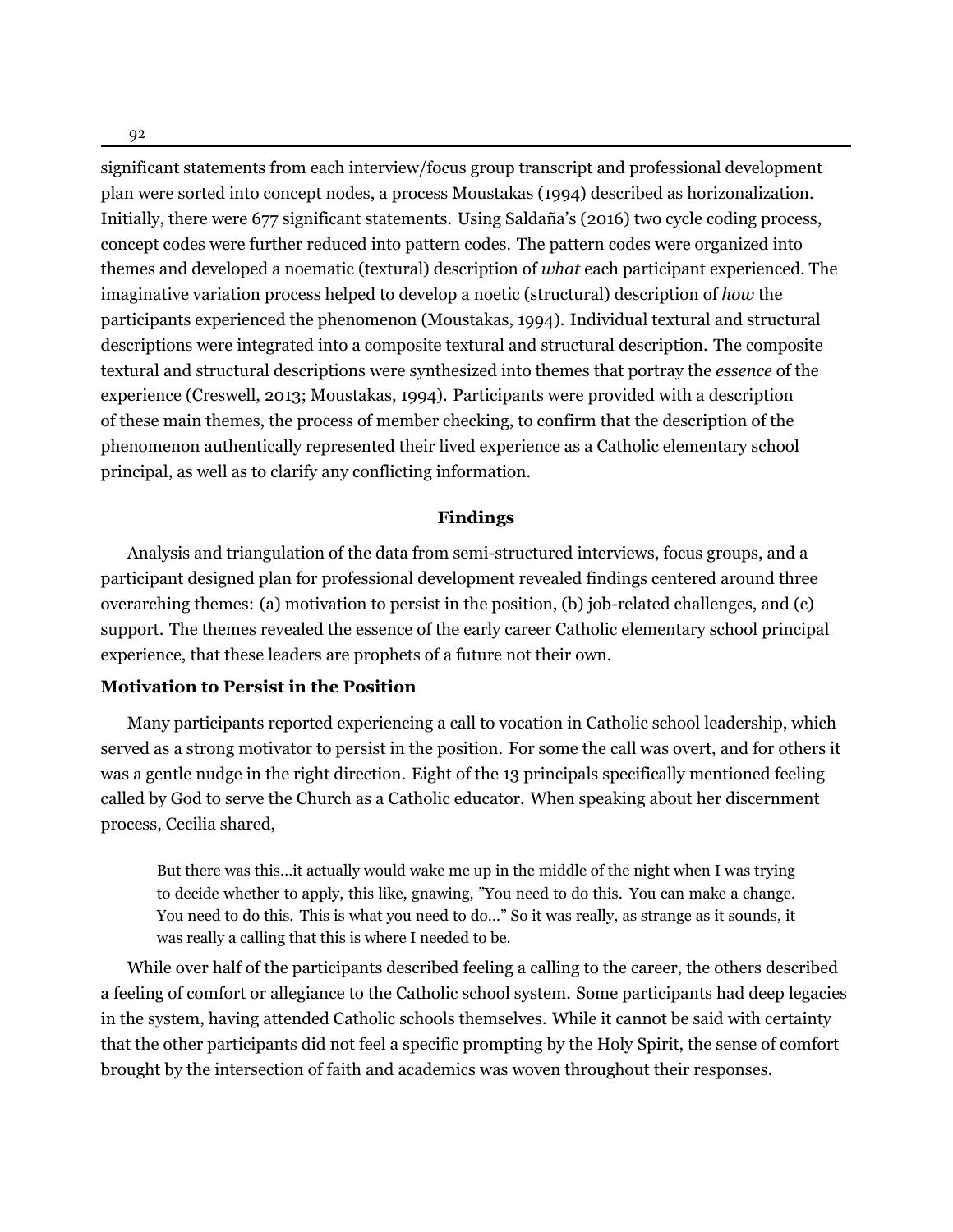Early career Catholic elementary principals had a defined leadership ethos with four distinctive leadership qualities: personable, collaborative, resourceful, and invested. Six of the participants described themselves as personable and viewed relationship building as a necessary skill for success in a position which requires some political finesse. The principals spoke specifically of collaborating with faculty, as well as the importance of building comradery and a shared vision. One participant, Isabelle, explained she needed to build relationships with the faculty to avoid feelings of isolation.

Perhaps one of the most important qualities the participants exemplified was their ability to leverage their resources creatively. Felicity, whose school is in a fairly urban setting, was emphatic about spending all available federal Title Funds and using them strategically. She recounted,

I've literally spent every penny that they've had. We have returned 13 cents, and I'm still bitter over it because somebody could've had a cup of coffee somewhere. I think my strength is in knowing what our resources are and building relationships with the people who handle our funding.

Based on the information provided by the participants, each diocese represented did not dictate specific instructional programs; therefore, principals had the freedom to choose their instructional materials within certain parameters. This was corroborated by the focus group interviews during the discussion on curriculum. Isabel shared with the group, "There is an awful lot of time and efficiency lost when we all are hunting down [textbooks] because our science books are from when Laurence was an altar boy [reference to a younger participant in the focus group]."

One of the greatest motivators was vision. Accomplishing a vision demands more than just creativity and drive; it also requires commitment to the mission. It was clear most participants were invested in their schools and Catholic education in general. Four principals specifically mentioned their investment in and passion for Catholic education. Principals described being compelled to accept such a large and challenging position of leadership because they were passionate about making a difference in the lives of their students and believed they could make a positive change. Laurence talked about different curricular initiatives he was implementing and saw his school as an innovative leader in his diocese. Laurence, too, was inspired by progress. He responded,

What motivates me to continue? I think the biggest thing is it's seeing what your efforts are. You're not just guiding a classroom of 20 kids; you're guiding the entire school. So you get to see the progression of changing something in kindergarten, and one or two. Then all of a sudden, you're trickling that up through, and you get to see that progress made.

While principals discussed making changes to implement their vision, they also mentioned that it was challenging to get everyone on board.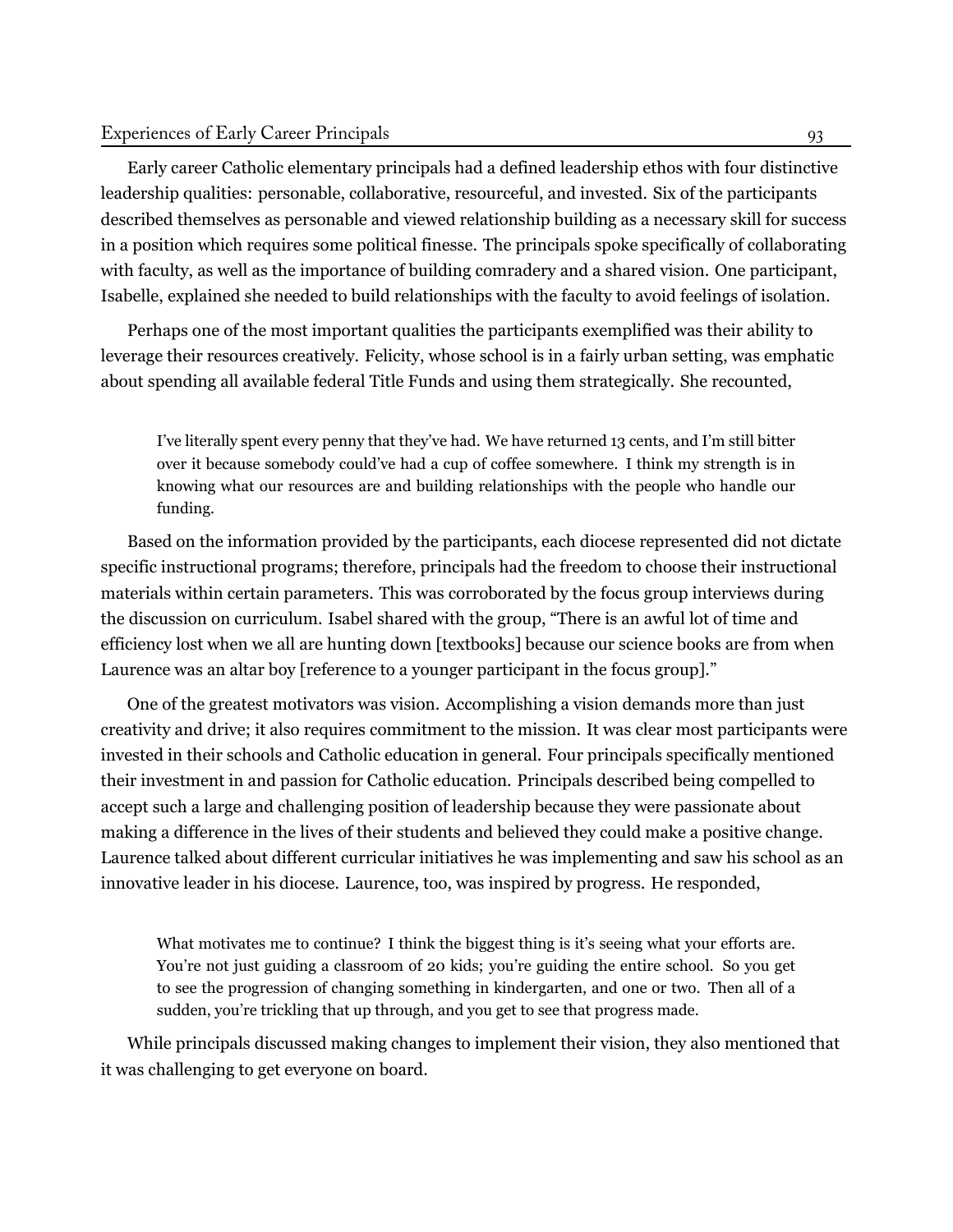#### **Job-Related Challenges**

While principals reported experiencing the joy of working with children and their families, as well as mentoring faculty, they faced significant challenges as well. Although the Catholic school is mission driven, it must also be operated as a business. Catholic schools in the United States are not taxpayer funded, and so their competition is the free public schools, free charter schools, and other private schools. Principals expressed it was a challenge to keep up with innovative curriculum when there was a lack of funding to accomplish innovative changes. Financial challenges included finding quality teachers willing to accept a lower salary. Cecilia summed up the financial struggle of the schools when discussing the challenges of the principalship.

But that's my biggest challenge, is trying to get good teachers and pay them pennies and trying to get parents in here and giving them the quality education with the lack of funds, trying to be creative with those funds and trying to find the money.

Principals also discussed declining enrollment as a factor in financial sustainability. Marketing and fundraising topics were mentioned by eight participants in their professional development plans.

Principals feel pulled in too many directions with an overwhelming number of responsibilities [\(Grissom et al.](#page-22-9), [2013](#page-22-9); [Grubb & Flessa](#page-23-6), [2006](#page-23-6); [Mitchell et al.](#page-24-5), [2015](#page-24-5)), and they feel challenged by the endless number of managerial tasks. The node *demands* had 51 significant statements within the ono-to-one interviews alone. Isabel explained, "I think what surprised me was the amount of administrative paperwork. I knew there'd be a lot, but boy there sure is." Anne expanded by describing the need to understand and perform numerous job functions.

You kind of have to be a Jack of all trades because I think some people are fortunate enough to have a Marketing Director or an Enrollment Manager. I think mostly a bunch of us are running around like maniacs trying to get pictures of what's going on in our building, throwing it up on social media while still tending to the instruction that's going on in the classroom. I often feel like if I do one thing really well that means that I'd drop something else that's very important. That's a huge challenge.

Principals also discussed the challenges of delegating, the lack of administrative support staff, and the constant interruptions, which all contributed to feeling overwhelmed. Helena had a humorous way of articulating the realities of the job, which put the principalship into perspective. When asked about her legacy, she responded,

Toilets. I upgraded all the toilets when I got here. That was my biggest legacy. Because I walked in here, I was like, "What're we doing here? These are the worst toilets I ever saw." So, I upgraded all the bathrooms.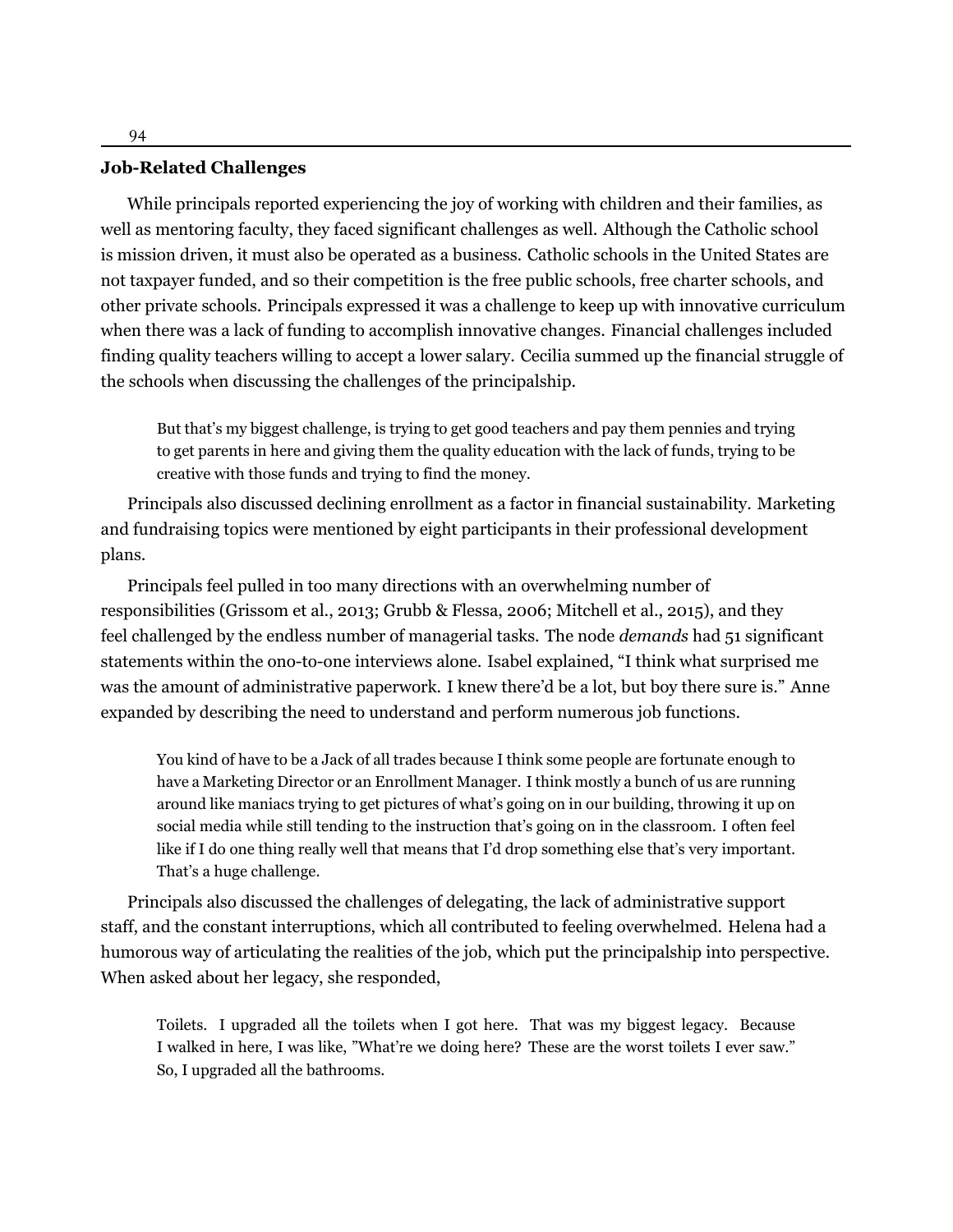Whether it is upgrading facilities, chasing a bird out of a classroom as Elizabeth described, or fixing leaky toilets (mentioned by three participants), the principal is often alone in these endeavors.

Relationships with personnel and parents, while they can be positive and inspiring, are sometimes taxing in surprising ways. Nine principals reported challenges related to the missteps or reputation of the previous principal. Nine of the 13 participants described challenges with supervising personnel, particularly in two areas: implementing curricular changes and faculty demands. While most participants described their faculty as dedicated and professional individuals, some were surprised by unprofessional behavior they encountered from faculty and other employees. Anne shared a story about her very first day of school her first year as principal.

I did not expect it to be so difficult to pull a faculty together. For many of them I was their sixth principal in 13 years. I had a teacher stand outside of the main office on the first day of school with her hands on her hips and say, "You know, we've had more principals here than we know what to do with. We run this school; we don't need a Principal anymore."

Some principals reported that parents could be demanding, particularly because they pay tuition. Cecilia shared, "So sometimes there is a little bit of an entitlement. 'If I pay money here, I can tell you what to do."' Six principals mentioned enrollment as being a significant concern. Answering the demands of parents takes on a whole different dimension when a principal must consider enrollment in the decision-making process.

## **Support**

Despite most participants acknowledging central office administrators were spread just as thin as the principals, seven out of the 13 participants specifically reported that central office administrators immediately return their phone calls. The seven principals who reported helpful support from the diocese found their central office administrators to be genuinely interested and invested in providing support. Participants identified two areas in which they found central office administrators to be particularly strong supporters: human resources and student issues, especially when the concerns had legal implications. While seven principals explicitly mentioned diocesan gaps in support, none of the principals said their central office administrators were *unsupportive.*

There were six areas consistent across all six dioceses in which principals identified needing more support: teacher supervision, curriculum decisions, leveraging resources, professional development, communication, and diocesan presence. Ten out of the 13 participants desired more professional development in teacher supervision. Nine participants either discussed teacher observations in the personal interview or listed it in their professional development plan. Several principals indicated that the diocesan expectations of teacher performance were unclear; specifically, principals wanted to be able to identify observed teaching practices and match them to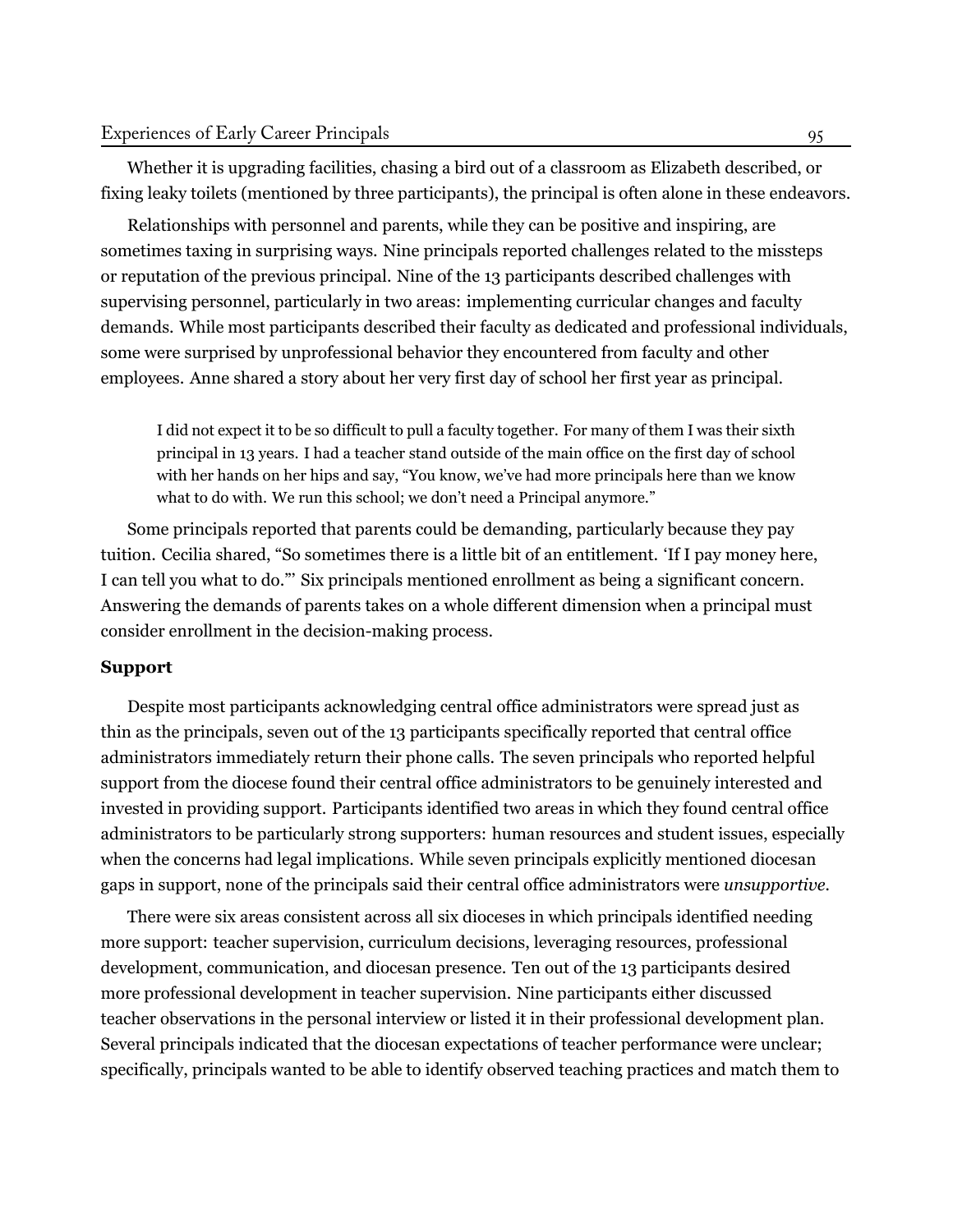the language of supervision rubrics. A few principals either specifically stated or alluded to wanting more information about how to give meaningful feedback.

Human resources decisions were discussed by five out of the 13 participants. Three principals were interested in learning more about hiring and firing procedures. Two principals listed *teacher retention* in their professional development plans, and a few mentioned the low teacher salary as an obstacle to teacher retention in their personal interview. As previously discussed, a few principals were surprised by the behavior of some of their faculty. It takes a different kind of energy and finesse to manage adults. Monica made an interesting point when she said, "I think a big topic that I don't think is handled well is supervising adults and teaching adults. Because all of us have skillsets of supervising and teaching children." A principal's focus is primarily the children; however, proficiency in adult education is essential when supervising and mentoring teachers.

Curriculum leadership was a hot button issue in both focus groups and individual interviews. Nine out of 13 participants spoke specifically about the way curricular decisions are made at the diocesan level. While principals enjoyed their freedom to choose programs, they pointed out that time is wasted reviewing programs when it could instead be done thoroughly on a diocesan level, given that it's a collaborative process. During the focus group, Katharine spoke passionately about the topic: "I feel strongly, at least in our diocese, that we could strengthen what we do if there was more, really, coordination of programming between our schools." The challenges with curriculum are related to the previously shared findings in the theme *resources.* Financial resources dictate curriculum decisions from school to school, and while participants did not discuss it overtly, the millennial and younger Generation X principals alluded to frustration with a lack of innovation in curriculum at the diocesan level.

The desire to know how to best leverage resources derived from three areas: purchasing power, government funding, and budget planning. Participants overall believed schools could collaborate as a system and better pool their resources. If schools had a more unified approach to curriculum development, principals could also pool resources for professional development to assist with program implementation. Six out of the 13 principals reported that they needed more guidance for using government funds effectively. The topic also appeared in five professional development plans. Budget planning was discussed in the personal interviews by five participants. Six participants listed budget planning on their professional development plans.

Eight out of 13 participants addressed professional development for faculty and administrators, indicating a significant area of need. In Anne's professional development plan, she wrote, "Planning Professional Development: How to assess the needs of your faculty and acceptable resources for planning PD." Two key topics were identified around communication: relationships with stakeholders and networking with colleagues. Six out of 13 principals specifically mentioned communication with parents and engaging the community, either in their personal interview or

96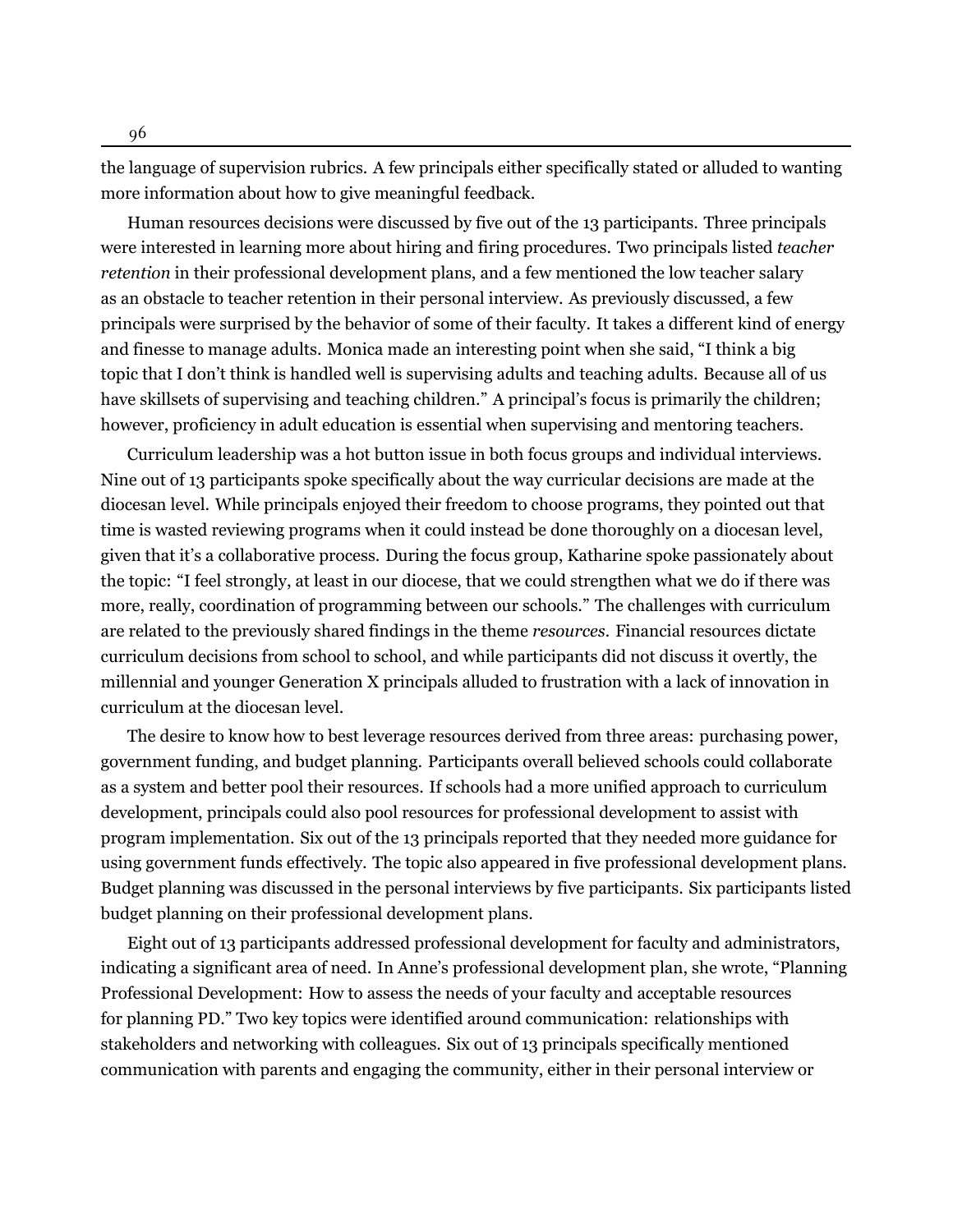their professional development plan. A few principals mentioned donor relationships, parish relationships, and facilitating conflict resolution with staff.

Participants articulated frustration with diocesan officials' lack of presence. The concept of diocesan presence manifested in three areas: understaffed central offices, central office administrators' lack of physical presence within the schools, and the inaccessibility of the bishop. Cecilia lamented, "My biggest complaint is there's not enough of them. It's like you have three [diocesan administrators] running 100 schools." Elizabeth shared a similar sentiment when she said, "And I think the diocese is swamped in terms of what they can provide for all of us." With so many schools in their charge, diocesan administrators have little time to be physically present in the schools.

#### **Discussion**

Participants experienced the Catholic elementary principalship during the Catholic Church's decline in active membership (Center for Applied Research in the Apostolate, [2019](#page-21-9)). Since recent research demonstrates that religious formation is not a top consideration for parents considering a Catholic education (Simon & [Robbins,](#page-25-8) [2018](#page-25-8)), Catholic elementary principals also face the challenge of balancing their attention between implementing competitive, innovative instructional methods while maintaining the school's Catholic identity. Consequently, Catholic elementary principals are leading the Church during an extraordinarily evangelistic opportunity in American Catholic history.

#### **Existence, Relatedness, and Growth**

The results of this study fit within the existence, relatedness, and growth theory (ERG) ([Alderfer](#page-21-8), [1969\)](#page-21-8). Principals are largely not motivated by their existence needs. Rather, they are motivated by their calling from God, relationships with colleagues, and support from superiors. Principals in their early career are also driven by fulfilling growth needs such as setting a vision, professional development, and successful school advancement. School leaders should be provided networking opportunities, support from superiors, and opportunities to grow and implement their vision.

Frustration for early career Catholic elementary principals is caused by the lack of resources to implement their vision. Consistent with the frustration regression of the ERG theory ([Alderfer](#page-21-8), [1969\)](#page-21-8), it is possible that, when principals feel frustrated, their desire for collegial support will increase. If collegial support is not present, principals may turn to monetary considerations to make a decision about their positions. If principals are not fulfilled spiritually and professionally, the internal cost-benefit analysis may lead to attrition.

## **Motivation to Lead**

Catholic elementary principals in their early careers are initially motivated by their *calling* to a vocation in Catholic leadership. The theme calling was consistent with the previous finding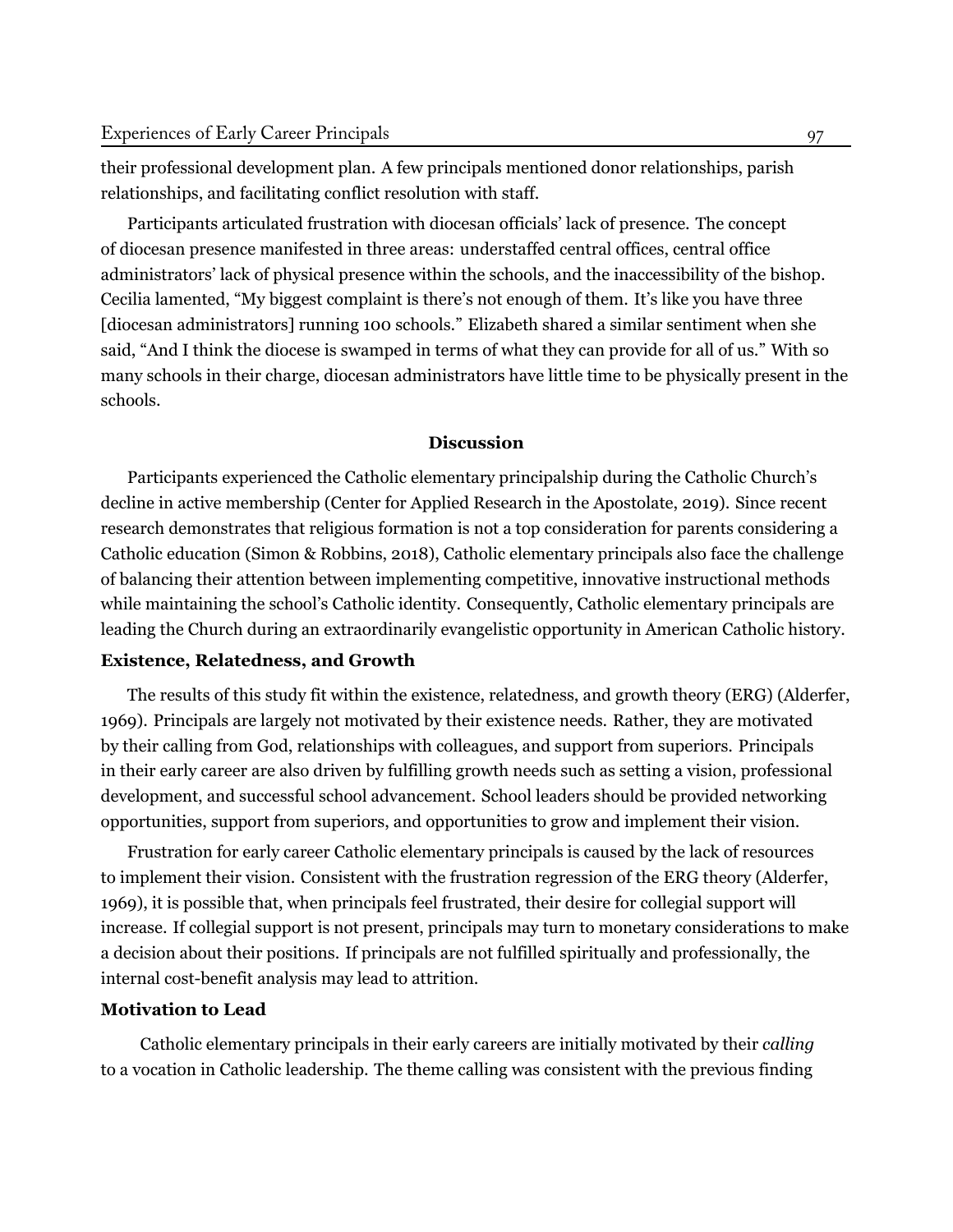98

that 60% of Catholic teachers are motivated to minister to their students [\(Convey,](#page-21-10) [2014\)](#page-21-10). It's also consistent with Fraser and Brock's [\(2006\)](#page-22-11) findings, which identified commitment to Catholic education and the Church as factors of principal retention. Participants wanted to make a difference in their school communities by implementing a vision for a sustainable future. Leithwood et al. ([2004\)](#page-23-12) discussed setting direction as an important dimension of successful school leadership. Kouzes and Posner ([2012\)](#page-23-13) found that successful leaders challenge the process by searching for opportunities and innovative ways to improve. Catholic elementary principals, especially the younger Generation X ( $n = 2$ ) and millennials ( $n = 4$ ), are motivated by opportunities for curriculum innovation, further demonstrating that autonomy and personal accomplishment increase job satisfaction ([Chang](#page-21-3) et al., [2015](#page-21-3); [Karakose](#page-23-4) et al., [2016](#page-23-4)).

#### **Challenges**

While the issues of inadequate facilities [\(Darmody](#page-22-13) & Smyth, [2016\)](#page-22-13) and financial concerns ([Beam](#page-21-2) et [al.](#page-21-2), [2016](#page-21-2); [García-Garduño](#page-22-1) et al., [2011](#page-22-1))were mentioned in previous literature as challenges for principals, both issues were further magnified in this study. Challenges and needs largely centered on funding limitations. Participants were especially frustrated that their central office administrators did not provide more guidance concerning how to effectively use Title funds.

Balance in the workplace and home was discussed at length in previous studies on school leadership. Previous literature revealed that principals often find themselves engaged in taskoriented work instead of focusing on instructional leadership [\(Barnett](#page-21-4) et al., [2012;](#page-21-4) [Grissom](#page-22-9) et al., [2013](#page-22-9); [Hancock](#page-23-3) & Müller, [2014](#page-23-3); [Klocko](#page-23-8) & Wells, [2015](#page-23-8); [Mitchell](#page-24-5) et al., [2015\)](#page-24-5). The high volume of managerial tasks surprised Catholic elementary principals. While participants in this study discussed the long hours, task volume, high demands, and challenges of balancing work and family life, high stress levels were not discussed, diverging from prior research ([Gentilucci](#page-22-6) et al., [2013\)](#page-22-6).

Solving difficult personnel issues (Shoho & [Barnett,](#page-25-5) [2010](#page-25-5)) and challenges motivating teachers were reported in previous studies [\(Barnett](#page-21-4) et al., [2012](#page-21-4); [Darmody](#page-22-13) & Smyth, [2016](#page-22-13); [Karakose](#page-23-2) et [al.](#page-23-2), [2014](#page-23-2)). Many participants in this study described the challenges of moving faculty in a single direction, as well as difficulties with faculty who resist change. Three principals discussed terminating faculty, which required support from the central office. Some participants shared they were surprised by some of the behaviors of their staff but believed themselves equipped to handle them. Catholic elementary principals described success with faculty progression toward their vision and goals which is consistent with the research on transformational leadership [\(Mehdinezhad](#page-23-14) & [Mansouri](#page-23-14), [2016\)](#page-23-14).

## **Support**

The research on principal preparation programs is sparse. Apart from one, each participant underwent some form of leadership training, whether it was a master's program, certificate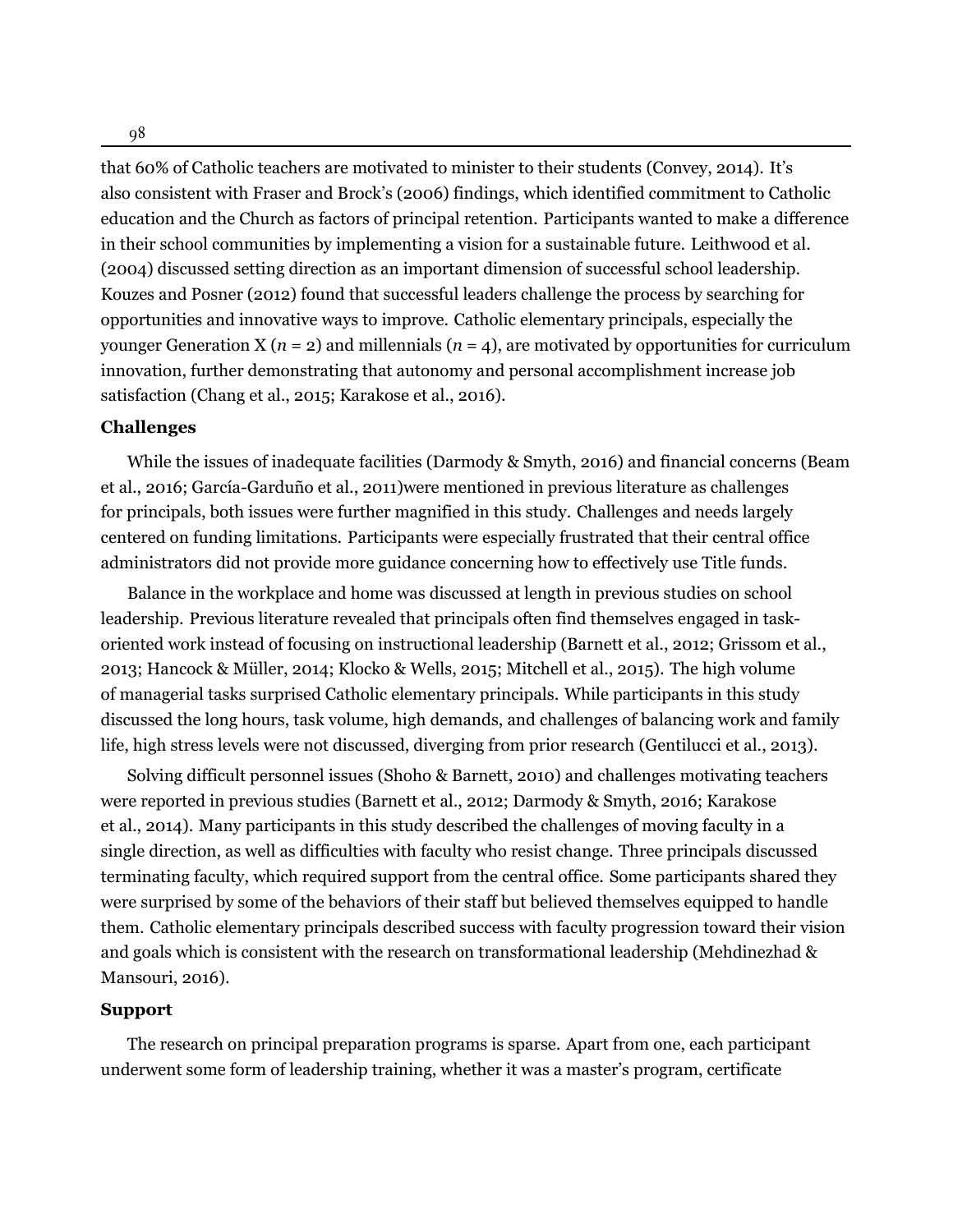## Experiences of Early Career Principals 99

program, or diocesan leadership pipeline program. Up until the Levine report was published in 2005, principal preparation programs were found to have large deficits. The participants in this study believed their leadership programs, as well as their teaching experience, prepared them well for instructional leadership and student issues. Principals believed themselves unprepared for both the day-to-day time management and the many Catholic-school specific tasks, such as budgeting. The findings in this study are consistent with Schuttloffel's [\(2003\)](#page-25-3) findings where 32% of Catholic superintendents reported that novice principals were most critically lacking in administrative skills, compared to only 8% of superintendents who reported novice principals were most critically lacking in instructional leadership. Participants also believed that a more situational learning process would have proven more beneficial than overall leadership philosophy, a theme consistent with Cray & Weiler's ([2011\)](#page-22-7) research which found that situational awareness is difficult to teach.

Previous researchers found that effective mentoring programs provide opportunities for principals to overcome a sense of isolation through socialization and networking [\(Alsbury](#page-21-11) & [Hackmann,](#page-21-11) [2006](#page-21-11)). Participants in this study mentioned the importance of peer networks and experienced mentors in both the interviews and professional development plans. Interestingly, responses about the effectiveness of principal induction programs were inconsistent among participants from the same dioceses. Support from higher-level administrators, such as the superintendent, also contribute to commitment and job satisfaction in the principalship [\(Chang](#page-21-3) et [al.](#page-21-3), [2015;](#page-21-3) De [Jong](#page-22-8) et al., [2017\)](#page-22-8).

In this study, principals were satisfied with the support they received from central office administrators related to human resources and student issues. Participants were also confident in the legal advice they received from central office. Catholic dioceses are often the target of litigation for a large variety of reasons, so it is likely that diocesan officials are hyper-focused on legal protection. Diverging from previous research on Catholic education leadership ([Bigelow,](#page-21-6) [2017;](#page-21-6) [Nuzzi](#page-24-11) et al., [2013](#page-24-11)), this study revealed principals felt supported, but were more frustrated by the lack of diocesan presence and understaffed central offices. Unique to this study are the concerns surrounding curriculum innovation and leveraging resources. Participants wanted more strategic guidance from their central office administrators on utilizing government funding, which is consistent with the recommendations from [Defiore](#page-22-3) et al. [\(2009\)](#page-22-3). These recommendations state that federal and state funding should be secured by diocesan leadership rather than local leadership.

The catalyst for this study was the recent statistic that 11% of private school principals left the profession during the 2012-2013 school year, and of the 11% of principals who relinquished their positions, those with three to five years of experience had the highest attrition rate (15.3%)[\(Goldring](#page-22-0) & Taie, [2014](#page-22-0)). Not one of the 13 participants mentioned they felt burned out or were contemplating leaving their position.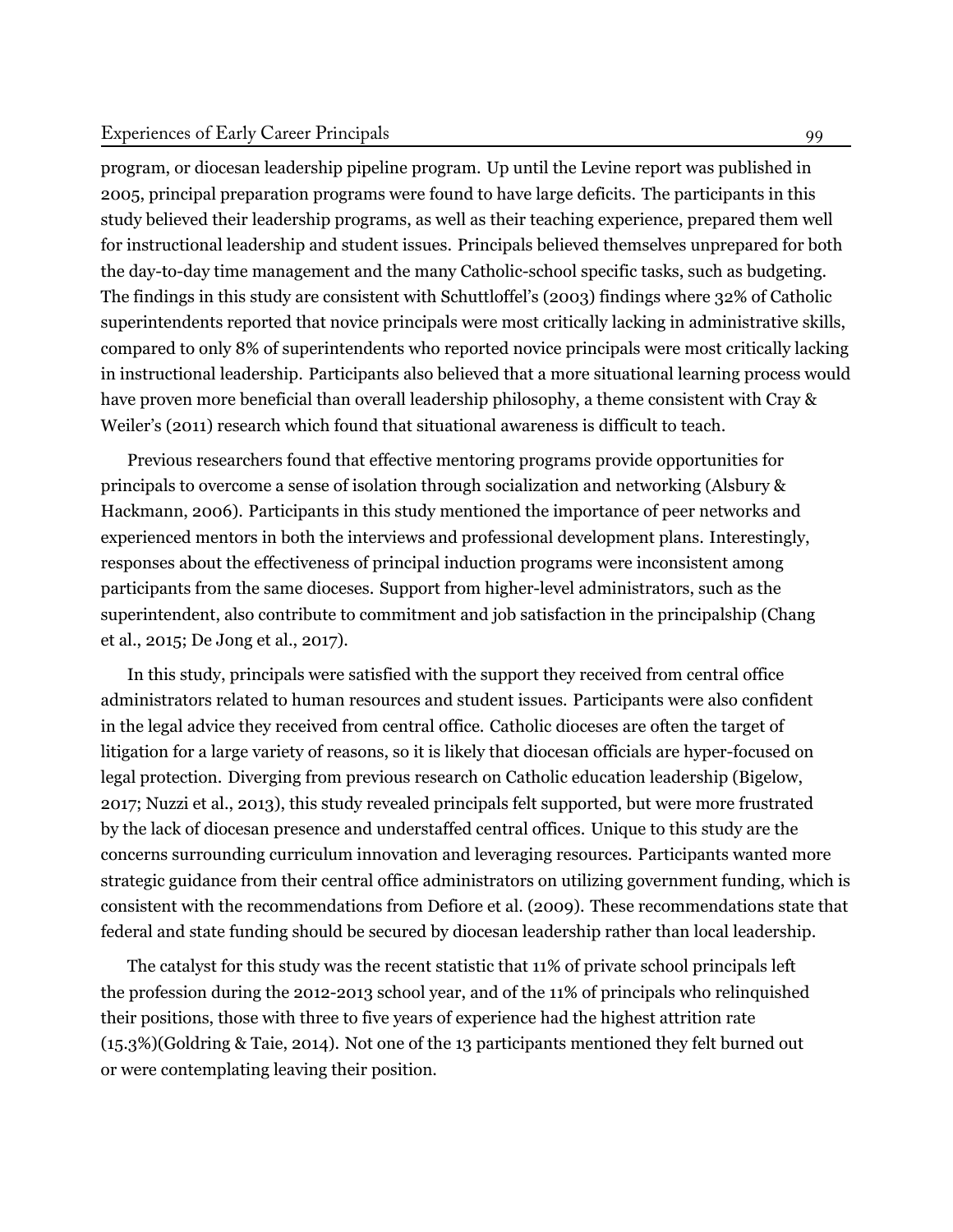#### **Implications and Recommendations**

Results from the study provide implications for bishops, diocesan central office administrators, pastors, and aspiring elementary principals. This research contributes to a body of literature on the Catholic school principalship written to inspire diocesan leaders, particularly bishops, to recognize the challenges of school leadership and support principals effectively. Based on responses from principals, top-level diocesan leadership could be more engaged in Catholic schools. While not all Catholic youth are present in the Catholic schools, the Catholic schools provide clergy with a captive audience and a prime opportunity for evangelization. The increasing number of non-Catholic and un-churched Catholic children who attend Catholic schools provide an even wider net for evangelization. While some clergy worry about offending families who attend public schools, Catholic elementary principals want their bishop and other clergy to proclaim the good news of Catholic schools loudly.

It is difficult to stay on top of curricular innovations and funding opportunities when the central office is understaffed and underfunded. A vicious cycle of unaddressed goals that affect the quality of Catholic education leads to a decline in enrollment. Diocesan leadership who makes funding decisions must find creative ways to invest in a highly qualified, fully staffed central office of education. This way, central office administrators will have more time for quality educational research and innovation. They will also have more time to engage in school leadership coaching, thus improving the overall academic quality.

Overall, Catholic education leadership pipeline programs are sorely lacking in practical day-today support. Principal induction or pipeline programs, which include problem-solving strategies and everyday scenarios, would be more effective ([Sutcher et al.](#page-25-9), [2017\)](#page-25-9). Furthermore, mentoring programs should be replaced with leadership coaches. Master's programs in educational leadership are usually a Catholic elementary principal's introduction to the principalship. Most master's programs are geared toward a public education audience and do not prepare Catholic elementary principals for the challenges of enrollment, marketing, and fundraising. Catholic higher education should consider elective courses for students preparing for Catholic school leadership, as well as highly discounted tuition prices for students who serve in Catholic schools. Higher education in general should also consider a more applied, practitioner-focused curriculum, which enhances students' problem-solving skills while learning the legal and ethical implications of their decisions.

Directors of curriculum or administrators in similar diocesan level curriculum should be aware of the principals' desire for high caliber curriculum innovation. While principals do not want to give up all their autonomy in curriculum development, they value a collaborative approach to curriculum research, implementation, professional development, and funding. The millennial generation of leadership is competitive, earnest, and fearless. Diocesan administrators can and should empower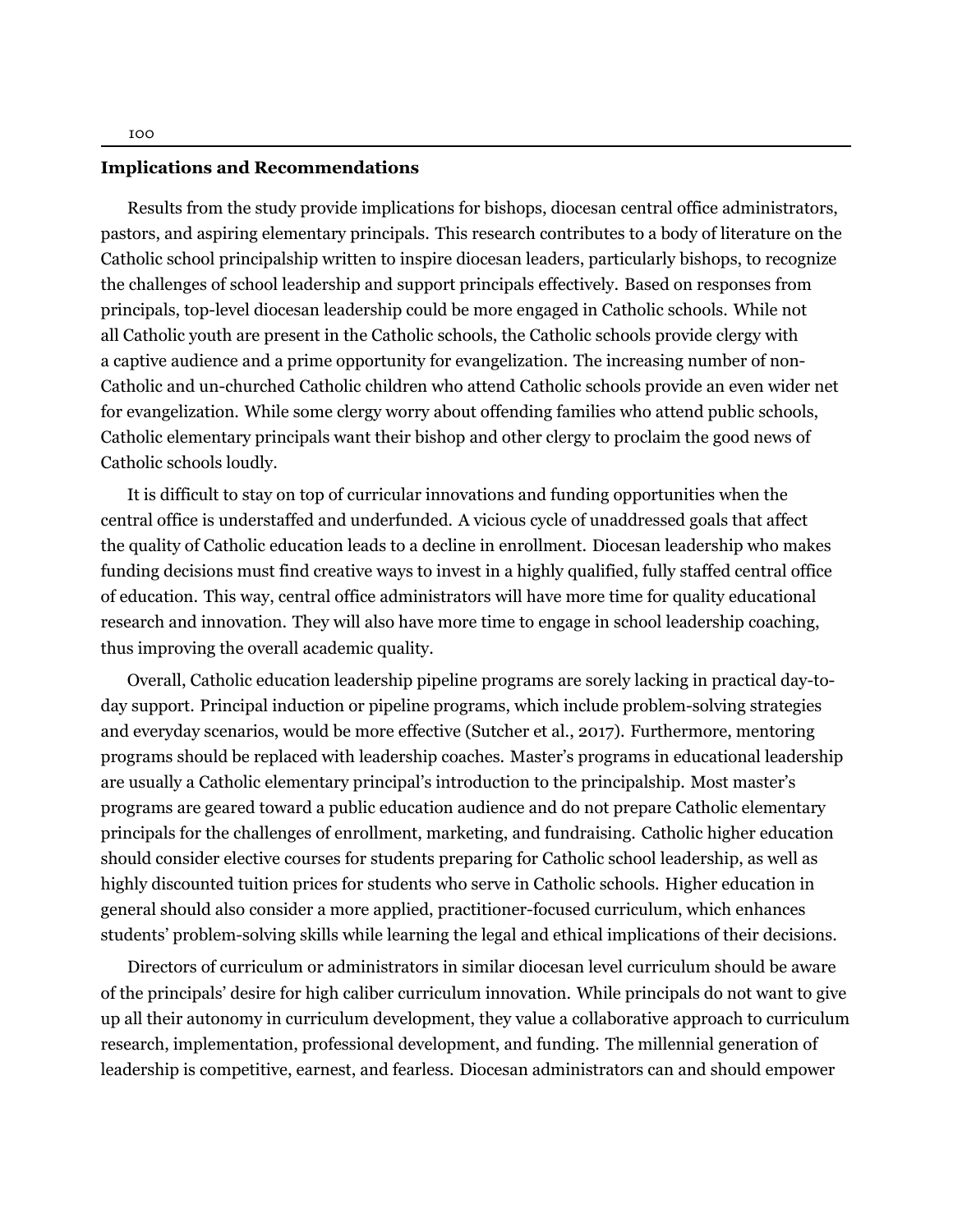millennial principals to take leadership on innovative curriculum research. Central office staff may default toward consulting more experienced principals for various reasons; however, the millennials are the future of Catholic leadership. They have a lot of potential and should not be overlooked.

Funding sources are a significant area of concern in this study. In many cases, the pastor or a board of limited jurisdiction holds the purse strings. The pastor has a difficult task balancing what should be spent on the ministry of education versus the other ministries in the parish. It is important that bishops place pastors invested in Catholic education in parishes which have school funding responsibilities. Additionally, every parish should be responsible for funding Catholic schools, even if they do not have a school on their property. Pastors and boards must also be aware of the factors that lead to principal attrition, and they should support their principals by respecting their expertise and giving them appropriate autonomy. Board members not only share their expertise in support of Catholic schools, but they are also responsible for identifying and cultivating funding sources. Similarly, philanthropic organizations that support Catholic schools can do so by providing funding for curricular initiatives and implementation.

Catholic elementary principals face the challenge of funding their vision. Recognizing that central offices are perennially understaffed, principals should collaborate with peers and form networks that reach beyond their own diocese. Principals should find colleagues who wish to implement the same programs and pool resources for professional development. They may also want to explore facilities contracts, such as copiers and janitorial services, collectively to improve purchasing power. Furthermore, principals should form peer networks and professional learning communities to avoid isolation and burnout.

## **Limitations and Recommendations**

There are several limitations to this study that should be addressed in future research. First, the study was delimited to the Mideastern region of the United States. Catholic education looks somewhat different on the West Coast and deep South, and it's even more different in the rural Midwest, Alaska, and Hawaii. While the Church is universal, principals in other regions of the country likely face different challenges. Furthermore, not all dioceses in the Mideastern region were invited to participate because their distance was beyond a drivable radius. Five of the six dioceses in this study were fairly small in terms of school numbers, while only one was an Archdiocese. Nearly 40% ( $n = 5$ ) of the participants were from the same diocese and 54% ( $n = 7$ ) were from the same state. The qualitative design provided a snapshot in history of the Catholic elementary principalship. A longitudinal study of Catholic elementary principals has the potential to both shed light on the breaking point for Catholic administrators, and to illuminate the progress of principals successfully implementing their vision. Data collected 10 years from now may look very different depending on the religiosity of the nation and any governmental policy changes to Catholic school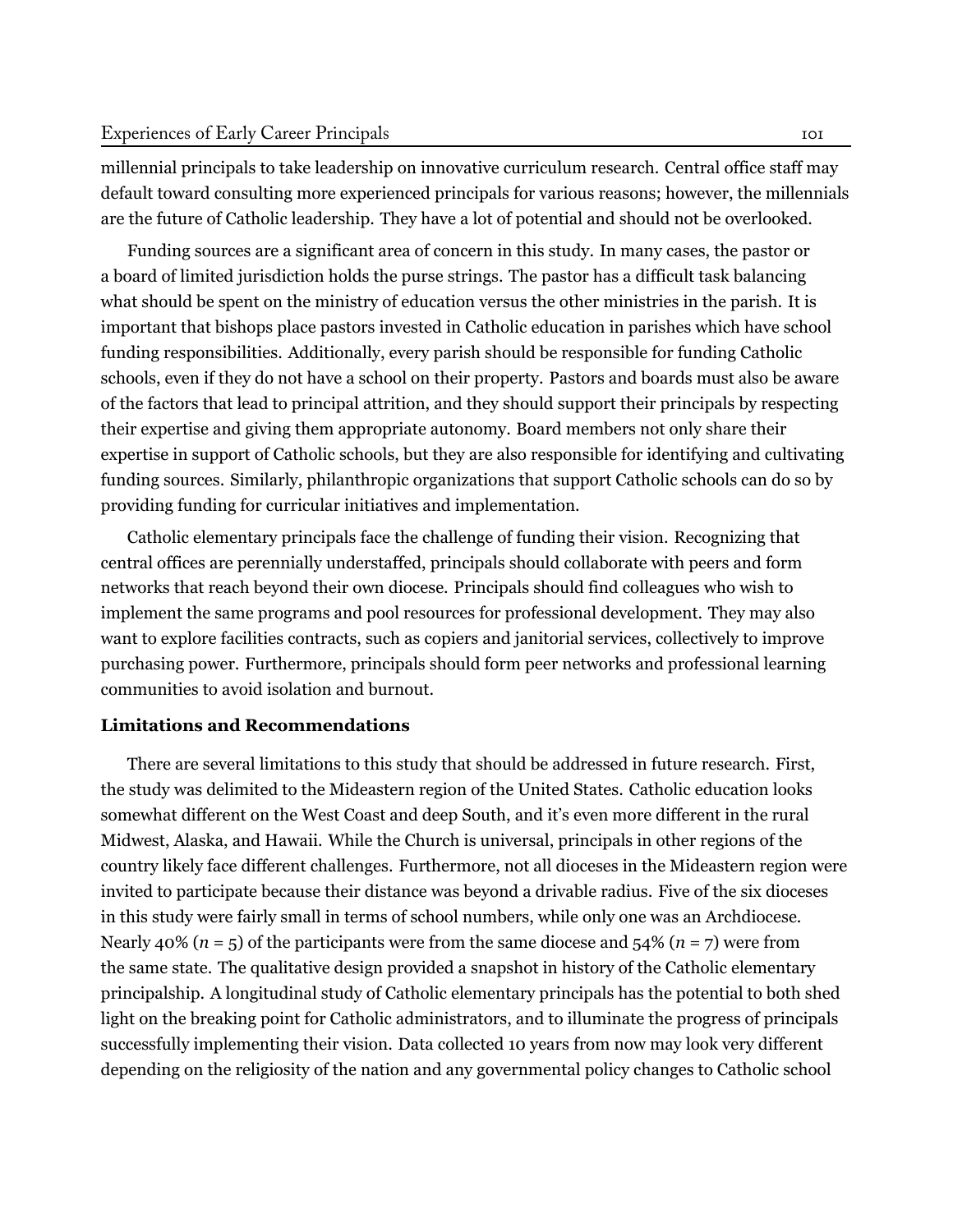funding.

A strength of the study is the participants' varied number of service years, providing a wide range of perspectives. According to national demographic statistics of Catholic educators, the participants reflect the national average in terms of ethnicity, but not race ([Schultz & Mcdonald,](#page-24-12) [2018\)](#page-24-12), limiting the generalizability of this study's findings. Only one male principal participated in this study, falling short of the national Catholic educator demographic statistics that have a 12% male population in Catholic elementary schools ([Schultz & Mcdonald,](#page-24-12) [2018](#page-24-12)). Approximately 2% of Catholic elementary educators are clergy or religious; however, all participants in this study were lay persons [\(Schultz & Mcdonald](#page-24-12), [2018\)](#page-24-12). This study was delimited to principals in their second through fifth year, and they were actively employed at the time of the data collection period. Principals who left the principalship during the three to five-year window were not recruited to participate, and therefore the voices of principals who did not persist in the position were omitted and should be included in future research.

One key area of interest presented in the study's findings are the generational differences related to vision and mission. Boomers and older Generation X principals seemed more committed to their respective schools while younger Generation X and millennials had a more competitive edge, thrived on innovative opportunities, and pursued a vision for Catholic education that extended beyond their school. Whether the generational differences found in this study are related to age and experience or characteristics of the generation, research focusing on generational differences specific to the millennial principal's impact on the Catholic education system would be intriguing.

## **Conclusion**

Early career elementary Catholic school principals are motivated to persist in their position because they feel called to Catholic leadership, embody leadership qualities which enable them to find success and feel motivated by their vision for the future. Catholic elementary principals face challenges with resources, finding balance, and managing relationships with personnel and parents. These school leaders describe their quality of support as strong in regard to legal issues, but limited when it comes to teacher supervision, curriculum leadership, leveraging resources, professional development, communication, and diocesan presence.

Despite the many challenges, these great leaders have a vision, and they must be empowered to lead Catholic schools into a bold new future. In less than 10 years, Saint John Neumann, the founder of the first Catholic school system in America, opened 17 Catholic elementary schools, built 89 churches, founded a new religious order, and opened several hospitals and orphanages. Catholic school principals stand on the shoulders of giants. Saint John Neumann and many others who have gone before are living proof that vision and mission are the driving force which grows the Kingdom of God. Just as Saint John Naumann's life was the length of a mere breath in God's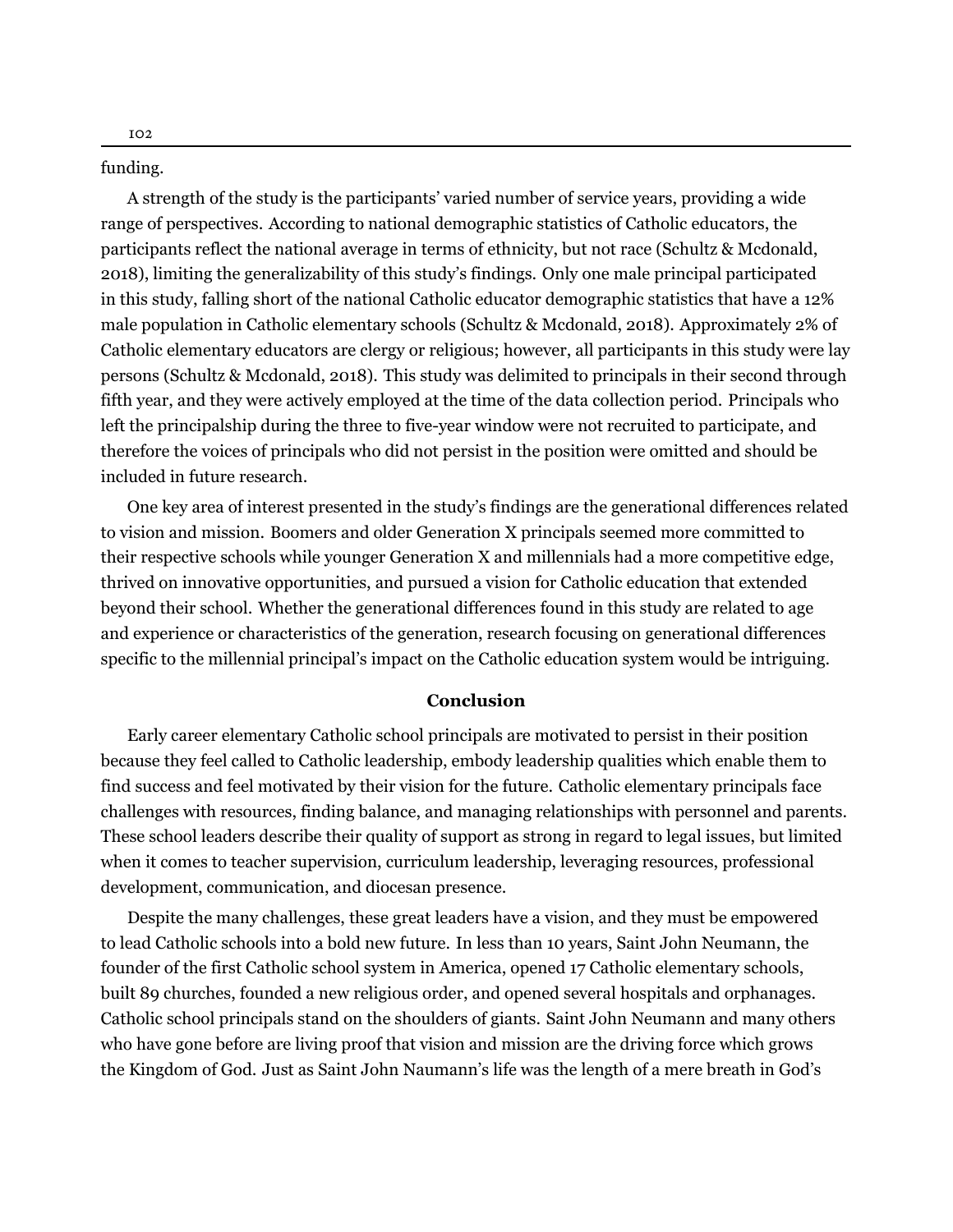time, Catholic leaders should be reminded that, despite our efforts for Catholic schools to lead the teaching mission of the Church, the Kingdom always lies beyond. *We are prophets of a future not our own [Untener](#page-25-10)* [\(1979\)](#page-25-10).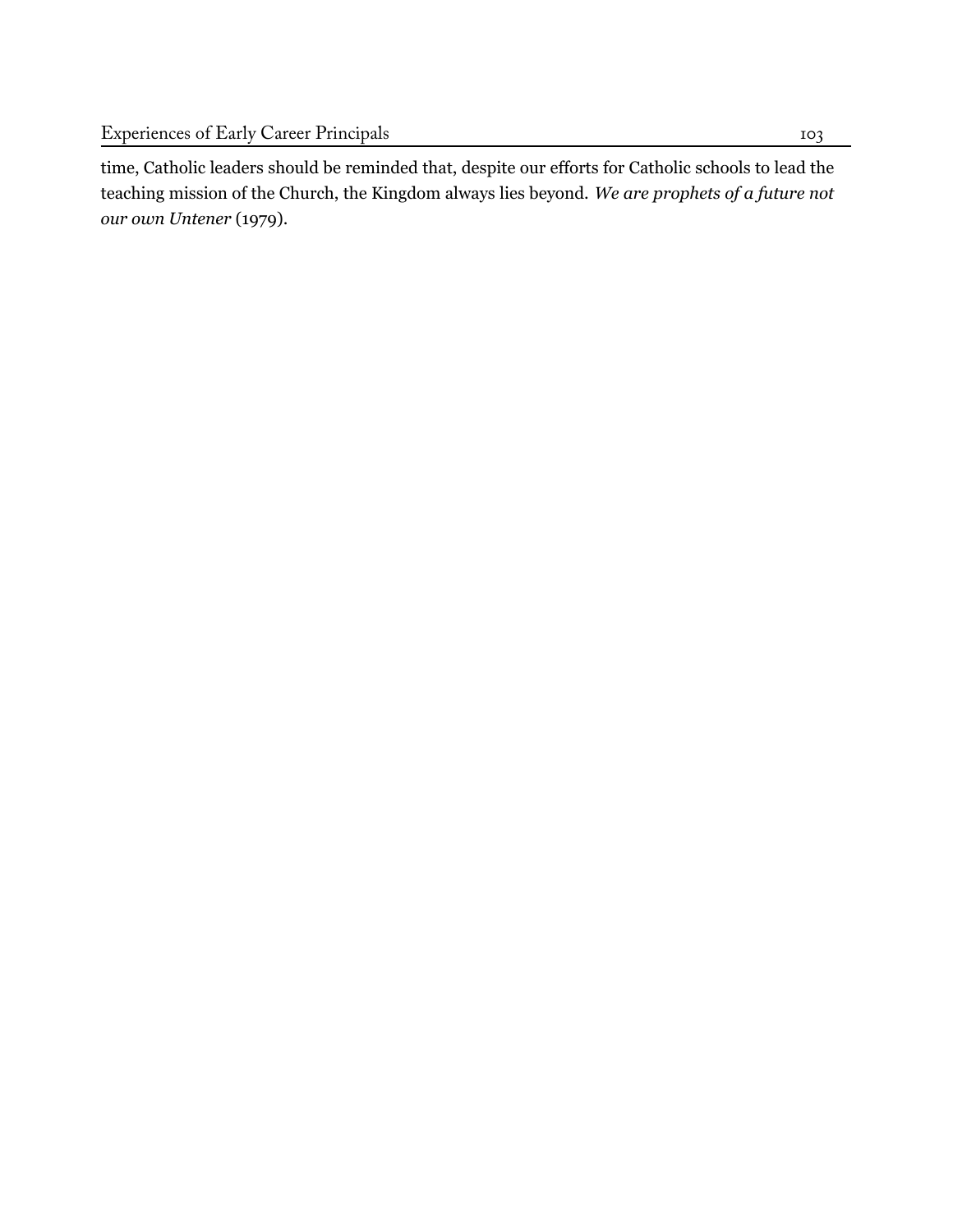- <span id="page-21-8"></span>Alderfer, C.P. (1969). An empirical test of a new theory of human needs. *Organizational Behavior and Human Performance*, *4*, 142–175. [https://doi.org/10.1016/0030-5073\(69\)90004-X](https://doi.org/10.1016/0030-5073(69)90004-X)
- <span id="page-21-11"></span>Alsbury, T.L., & Hackmann, D.G. (2006). Learning from experience: Initial findings of a mentoring/induction program for novice principals and superintendents. *Planning and Changing*, *37*(3-4), 169–189. [Retrieved from](http://education.illinoisstate.edu/planning/articles/vol37.php) <http://education.illinoisstate.edu/planning/articles/vol37.php>
- <span id="page-21-4"></span>Barnett, B.G., Shoho, A.R., & Oleszewski, A.M. (2012). The job realities of beginning and experienced assistant principals. *Leadership and Policy in Schools*, *11*(1), 92. <https://doi.org/10.1080/15700763.2011.611924>
- <span id="page-21-2"></span>Beam, A.P., Claxton, R.L., & Smith, S.J. (2016). Challenges for novice school leaders: Facing today's issues in school administration. *Educational Leadership and Administration*, *27*, 145–161. Retrieved from [https://digitalcommons.liberty.edu/educ\\_fac\\_pubs/233](https://digitalcommons.liberty.edu/educ_fac_pubs/233)
- <span id="page-21-6"></span>Bigelow, J.L. (2017). *Where did everyone go? Factors leading to attrition among catholic school principals*. (Doctoral dissertation). North Carolina State University, NC, [Retrieved](http://www.lib.ncsu.edu/resolver/1840.20/34349) from <http://www.lib.ncsu.edu/resolver/1840.20/34349>
- <span id="page-21-1"></span>Boyle, M.J., Haller, A., & Hunt, E. (2016). The leadership challenge: Preparing and developing Catholic school principals. *Journal of Catholic Education*, *19*(3), 293–316. <https://doi.org/10.15365/joce.1903152016>
- <span id="page-21-0"></span>Brinig, M.F., & Garnett, N.S. (2014). *Lost classroom, lost community: Catholic schools' importance in urban America*. Chicago, IL: University of Chicago Press. <https://doi.org/doi:10.7208/chicago/9780226122144.001.0001>
- <span id="page-21-5"></span>Camburn, E.M., Spillane, J.P., & Sebastian, J. (2010). Assessing the utility of a daily log for measuring principal leadership practice. *Educational Administration Quarterly*, *46*(5), 707–737. <https://doi.org/10.1177/0013161x10377345>
- <span id="page-21-9"></span>Center for Applied Research in the Apostolate (2019). *Frequently requested Church statistics*. Retrieved from <https://cara.georgetown.edu/frequently-requested-church-statistics/>
- <span id="page-21-3"></span>Chang, Y., Leach, N., & Anderman, E.M. (2015). The role of perceived autonomy support in principals' affective organizational commitment and job satisfaction. *Social Psychology of Education*, *18*(2), 315–336. <https://doi.org/10.1007/s11218-014-9289-zo>
- <span id="page-21-10"></span>Ciriello, J. (Ed.). *Expectations for the Catholic school principal*.
- Convey, J.J. (2014). Motivation and job satisfaction of Catholic school teachers. *Journal of Catholic Education*, *18*(1), 4–25. <https://doi.org/10.15365/joce.1801022014>
- <span id="page-21-7"></span>Cook, T., Fussell, R., & Simonds, T. (2021). Turnover and retention of Catholic school superintendents in the United States: Averting a crisis. *International Studies in Catholic Education*. <https://doi.org/10.1080/19422539.2021.1942685>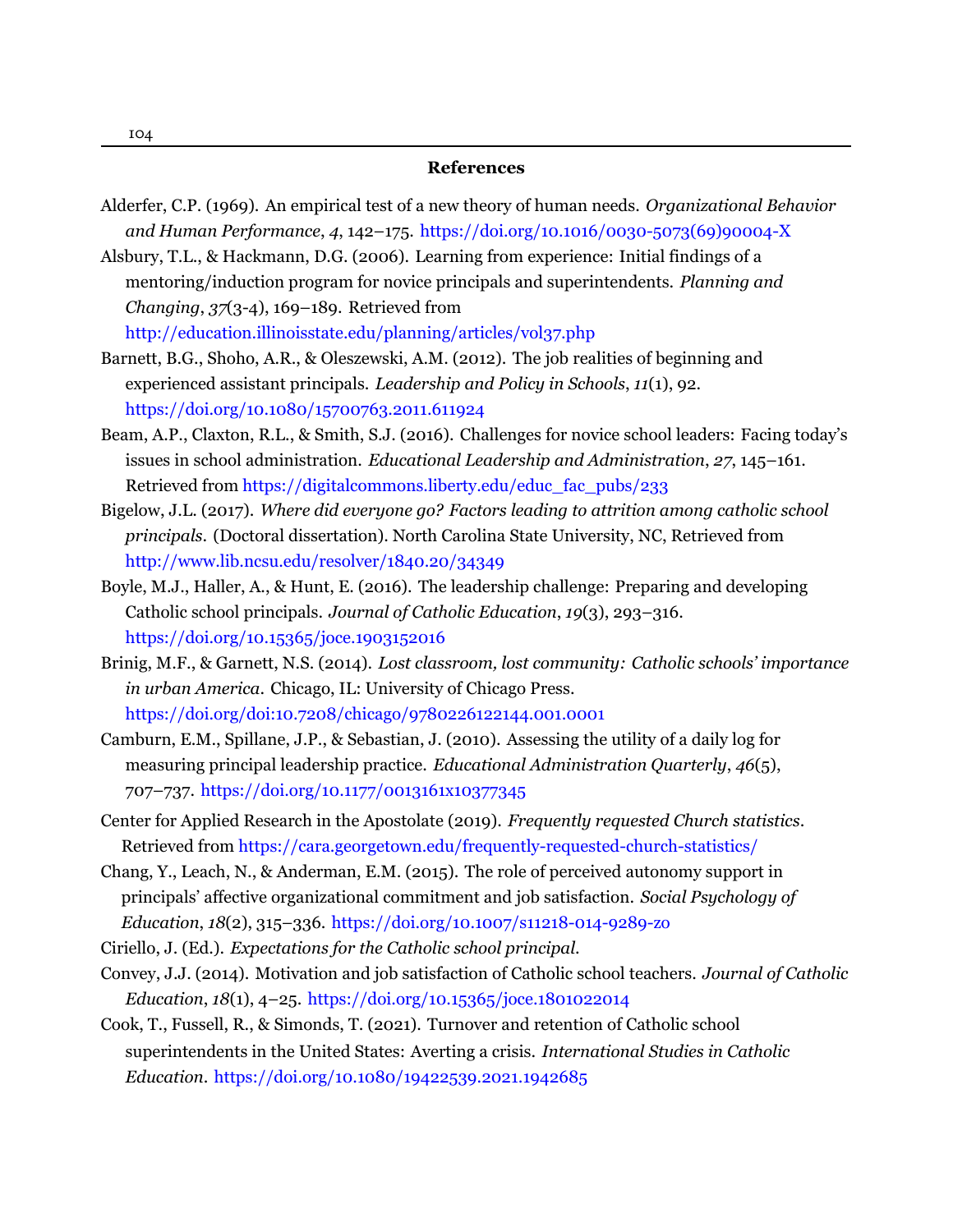- <span id="page-22-7"></span>Cray, M., & Weiler, S.C. (2011). Principal preparedness: Superintendent perceptions of new principals. *Journal of School Leadership*, *21*(6), 927–963. <https://doi.org/10.1177/105268461102100608>
- <span id="page-22-12"></span>Creswell, J.W. (2013). *Qualitative methods of inquiry and research design: Choosing among five approaches* (3rd ed). Thousand Oaks, CA: SAGE Publications, Inc.
- <span id="page-22-5"></span>Crow, G.M., & Whiteman, R.S. (2016). Effective preparation program features: A literature review. *Journal of Research on Leadership Education*, *11*(1), 120–148. <https://doi.org/10.1177/1942775116634694>
- <span id="page-22-13"></span>Darmody, M., & Smyth, E. (2016). Primary school principals' job satisfaction and occupational stress. *International Journal of Educational Management*, *30*(1), 115–128. <https://doi.org/10.1108/ijem-12-2014-0162>
- <span id="page-22-8"></span>De Jong, D., Grundmeyer, T., & Yankey, J. (2017). Identifying and addressing themes of job dissatisfaction for secondary principals. *School Leadership & Management*, *37*(4), 354–371. <https://doi.org/10.1080/13632434.2017.1338253>
- <span id="page-22-3"></span>Defiore, L., Convey, J.J., & Schuttloffel, M.J. (2009). *Weathering the storm: Moving Catholic schools forward*. Washington, D. C.: National Catholic Education Association.
- <span id="page-22-2"></span>Dosen, A.J. (2016a). Untangling the structure of Catholic schools. In A.D. Dosen & B.S. Reickhoff,. In *Catholic school leadership*. Charlotte, NC: Information Age Publishing, Inc.
- <span id="page-22-4"></span>Dosen, A.J. (2016b). What makes a Catholic school Catholic anyway? In A. D. Dosen B. S. Rieckhoff, . In *Catholic school leadership* (pp. 19–34). Charlotte, NC: Information Age Publishing, Inc.
- <span id="page-22-10"></span>Durow, W.P., & Brock, B. (2004). The retention and attrition of Catholic school principals. *Journal of Catholic Education*, *8*(2), 194–207. <https://doi.org/10.15365/joce.0802052013>
- <span id="page-22-11"></span>Fraser, J., & Brock, B. (2006). Catholic school principal job satisfaction: Keys to retention and recruitment. *Journal of Catholic Education*, *9*(4), 425–440. <https://doi.org/10.15365/joce.0904032013>
- <span id="page-22-1"></span>García-Garduño, J.M., Slater, C.L., & López-Gorosave, G. (2011). Beginning elementary principals around the world. *Management in Education*, *25*(3), 100–105. <https://doi.org/10.1177/0892020611403806>
- <span id="page-22-6"></span>Gentilucci, J.L., Denti, L., & Guaglianone, C.L. (2013). New principals' perspectives of their multifaceted roles. *Educational Leadership and Administration*, *24*, 75–85.
- <span id="page-22-0"></span>Goldring, R., & Taie, S. (2014). *Principal attrition and mobility: Results from the 2012-13 principal follow-up survey*. (NES 2014-064). Retrieved from the National Center for Education Statistics website:, Retrieved from <https://nces.ed.gov/pubs2014/2014064rev.pdf>
- <span id="page-22-9"></span>Grissom, J.A., Loeb, S., & Master, B. (2013). Effective instructional time use for school leaders: Longitudinal evidence from observations of principals. *Educational Researcher*, *42*(8),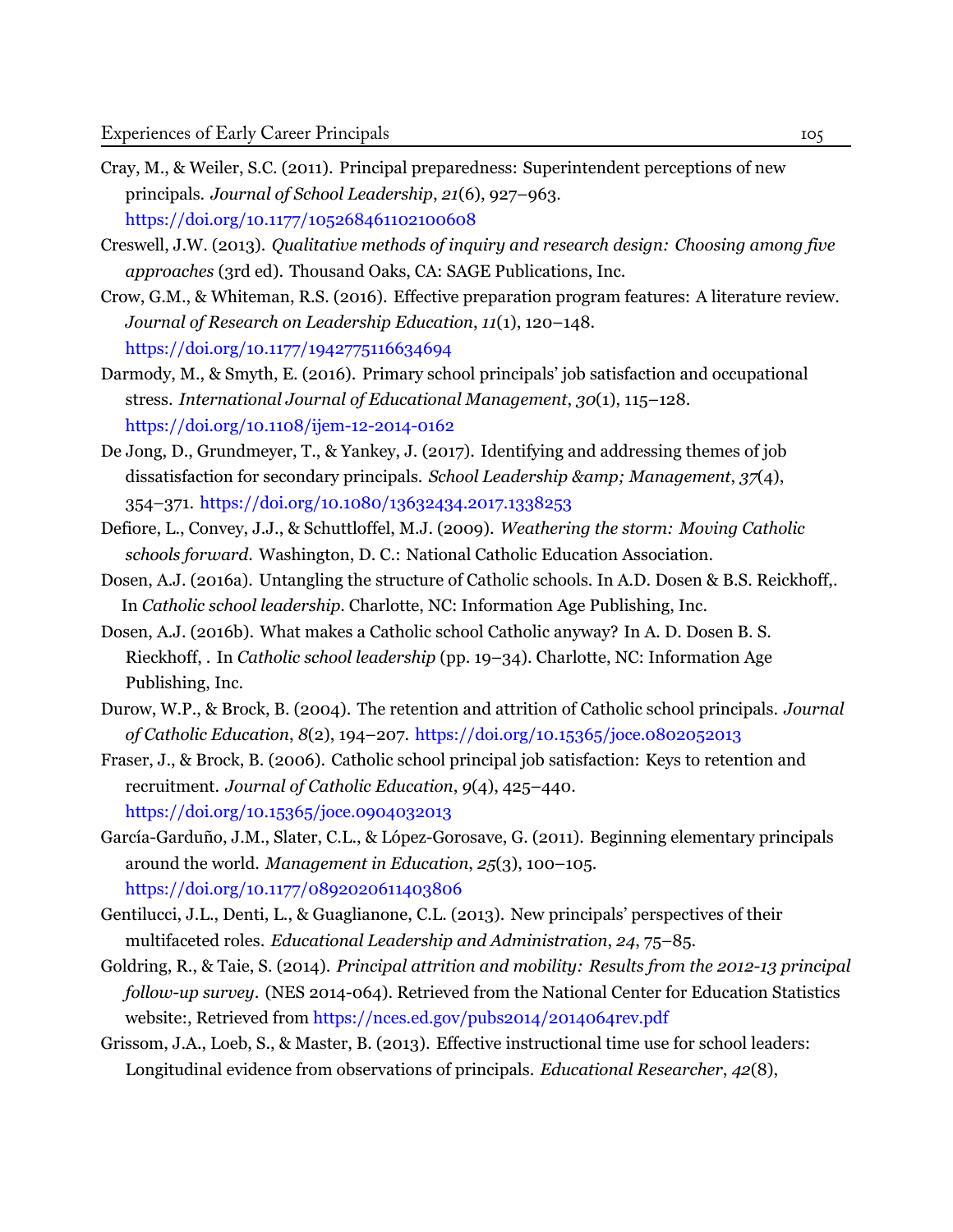433–444.

- <span id="page-23-7"></span>Grissom, J.A., Loeb, S., & Mitani, H. (2015). Principal time management skills: Explaining patterns in principals' time use, job stress, and perceived effectiveness. *Journal of Educational Administration*, *53*(6), 773–793. <https://doi.org/doi:10.1108/JEA-09-2014-0117>
- <span id="page-23-6"></span>Grubb, W.N., & Flessa, J.J. (2006). A job too big for one: Multiple principals and other nontraditional approaches to school leadership. *Educational Administration Quarterly*, *42*(4), 518–550. <https://doi.org/10.1177/0013161x06290641>
- <span id="page-23-1"></span>Gutek, G.L. (2011). *Historical and philosophical foundations of education: A biographical introduction*. (5th ed.),Upper Saddle River, NJ: Pearson Education, Inc.
- <span id="page-23-3"></span>Hancock, D.R., & Müller, U. (2014). Disincentives to remaining a school principal: Perspectives of German and U.S. principals. *New Waves*, *17*(1), 66–66.
- <span id="page-23-9"></span>Horng, E.L., Klasik, D., & Loeb, S. (2010). Principal's time Use and school effectiveness. *American Journal of Education*, *116*(4), 491–523. <https://doi.org/10.1086/653625>
- <span id="page-23-0"></span>Kafka, J. (2009). The principalship in historical perspective. *Peabody Journal of Education*, *84*(3), 318–330. <https://doi.org/10.1080/01619560902973506>
- <span id="page-23-4"></span>Karakose, T., Kocabas, I., Yirci, R., Esen, C., & Celik, M. (2016). Exploring the relationship between school principals' burnout situation and life satisfaction. *Universal Journal of Educational Research*, *4*(6), 1488–1494. <https://doi.org/10.13189/ujer.2016.040629>
- <span id="page-23-2"></span>Karakose, T., Yirci, R., & Kocabas, I. (2014). A qualitative study of novice principals' problems in the school management process and solutions. *Pakistan Journal of Statistics*, *30*(6), 1365–1378.
- <span id="page-23-10"></span>Kaufman, J.H., Gates, S.M., Harvey, M., Wang, Y., & Barrett, M. (2017). Principal pipelines: What are they and what do they cost? *RAND Corporation*. [Retrieved](https://www.rand.org/pubs/research_briefs/RB9971.html) from [https://www.rand.org/pubs/research\\_briefs/RB9971.html](https://www.rand.org/pubs/research_briefs/RB9971.html)
- <span id="page-23-8"></span>Klocko, B.A., & Wells, C.M. (2015). Workload pressures of principals: A focus on renewal, support, and mindfulness. *NASSP Bulletin*, *99*(4), 332–355. <https://doi.org/doi:10.1177/0192636515619727>
- <span id="page-23-13"></span>Kouzes, J.M., & Posner, B.Z. (2012). *The leadership challenge: How to make extraordinary things happen in organizations*. San Francisco, CA: Jossey-Bass.
- <span id="page-23-12"></span>Leithwood, K., Louis, K.S., Anderson, S., & Wahlstrom, K. (2004). *Understanding how leadership influences student learning*. New York, NY: The Wallace Foundation.
- <span id="page-23-5"></span>Markow, D., Macia, L., & Lee, H. (2012). (Project directors). The Metlife survey of the American teacher: Challenges for school leadership. . [Retrieved](https://www.metlife.com/assets/cao/foundation/MetLife-Teacher-Survey-2012.pdf) from <https://www.metlife.com/assets/cao/foundation/MetLife-Teacher-Survey-2012.pdf>
- <span id="page-23-11"></span>Maslow, A.H. (1943). A theory of human motivation. *Psychological Review*, *50*(4), 370–396. <https://doi.org/doi:10.1037/h0054346>
- <span id="page-23-14"></span>Mehdinezhad, V., & Mansouri, M. (2016). School principals' leadership behaviours and its relation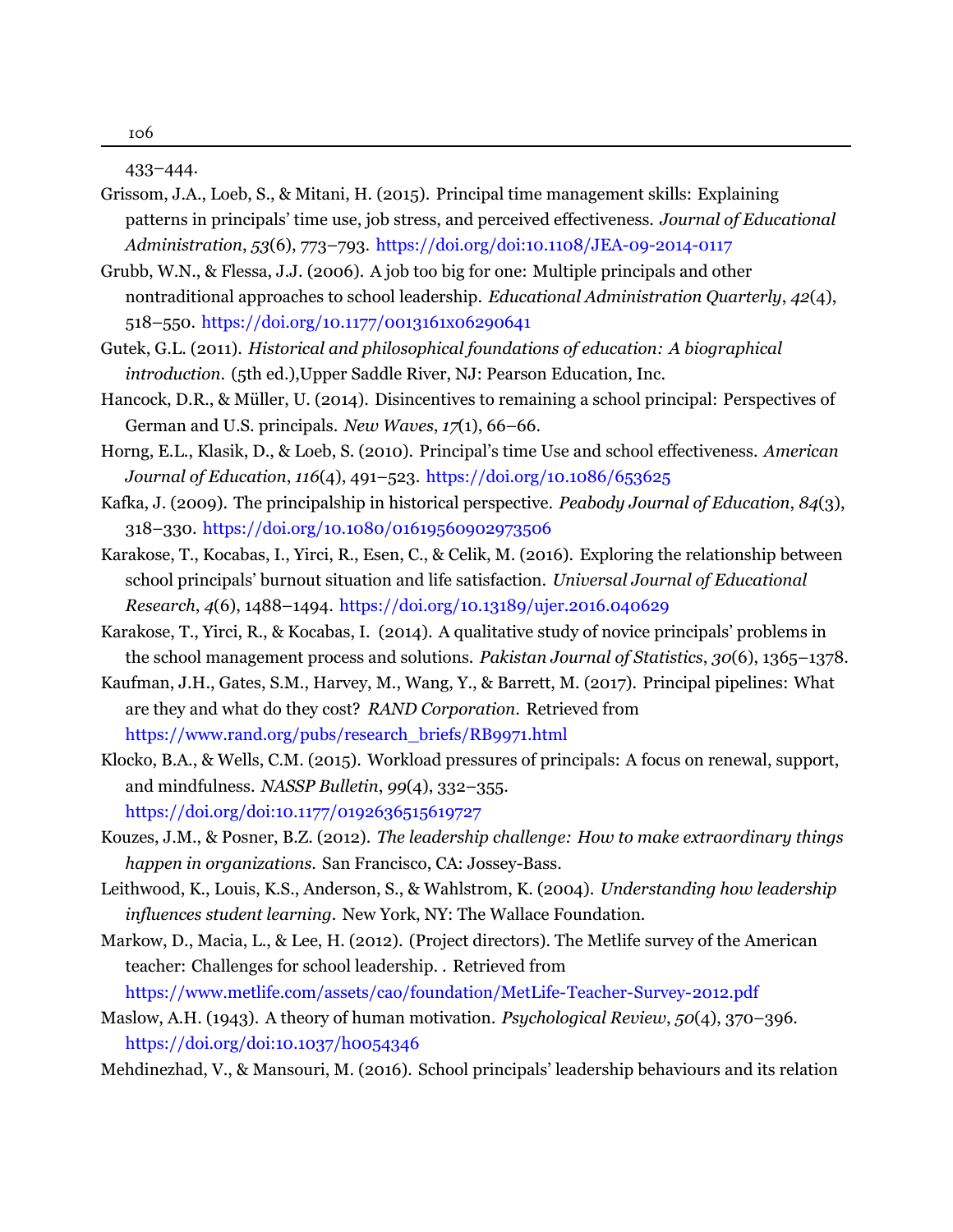<span id="page-24-0"></span>with teachers' sense of self-efficacy. *International Journal of Instruction*, *9*(2), 51–60. <https://doi.org/http://dx.doi.org/10.12973/iji.2016.924a>

- <span id="page-24-5"></span>Mitchell, R.M., Kensler, L.A.W., & Tschannen-Moran, M. (2015). Examining the effects of instructional leadership on school academic press and student achievement. *Journal of School Leadership*, *25*(2), 223–251. <https://doi.org/http://dx.doi.org/10.1177/105268461502500202>
- Mondale, S., & Patton, S.B. (2001). *School, the story of American public education*. Boston, MA: Beacon Press.
- <span id="page-24-4"></span>Montejano, F. (2016). In A.D. Dose & B. S. Rieckhoff (Eds.), . In Rieckhoff, A.D.D.B.S. (Ed.), *Catholic school leadership* (pp. 81–105). Carlotte, NC: Information Age Publishing, Inc.
- <span id="page-24-8"></span>Moustakas, C. (1994). *Phenomenological research methods*. Thousand Oaks, CA: SAGE Publications, Inc.
- <span id="page-24-11"></span>Nuzzi, R.J., Holter, A.C., & Frabutt, J.M. (2013). Striving for balance, steadfast in faith: The Notre Dame study of U.S. Catholic elementary school principalsCharlotte, NC: . Information Age Publishing, Inc.
- <span id="page-24-6"></span>Oplatka, I. (2017). Principal workload: Components, determinants and coping strategies in an era of standardization and accountability. *Journal of Educational Administration*, *55*(5), 552–568. <https://doi.org/doi:10.1108/JEA-06-2016-0071>
- <span id="page-24-3"></span>Ozar, L.A., & Weitzel-ONeill, P. (2012). *National standards and benchmarks for effective Catholic elementary and secondary schools*. Chicago, IL: Loyola University Chicago, Center for Catholic School Effectiveness.
- <span id="page-24-7"></span>Poirel, E., & Yvon, F. (2014). School principals' emotional coping process. *Canadian Journal of Education*, *37*(3), 1–23. [Retrieved from](https://journals.sfu.ca/cje/index.php/cje-rce/article/view/1041)

<https://journals.sfu.ca/cje/index.php/cje-rce/article/view/1041>

- <span id="page-24-2"></span>Rieckhoff, B.S. (2014). The development of faith leadership in novice principals. *Journal of Catholic Education*, *17*(2), 25–56. <https://doi.org/http://dx.doi.org/10.15365/joce.1702032014>
- Rubin, H.J., & Rubin, I.S. (2012). *Qualitative interviewing: The art of hearing data*. Thousand Oaks, CA: SAGE Publications.
- <span id="page-24-1"></span>Sacred Congregation for Catholic Education. (1977). The Catholic school. [Retrieved](http://www.vatican.va/roman_curia/congregations/ccatheduc/documents/rc_con_ccatheduc_doc_19770319_catholic-school_en.html) from [http://www.vatican.va/roman\\_curia/congregations/ccatheduc/documents/rc\\_con\\_ccatheduc\\_](http://www.vatican.va/roman_curia/congregations/ccatheduc/documents/rc_con_ccatheduc_doc_19770319_catholic-school_en.html) [doc\\_19770319\\_catholic-school\\_en.html](http://www.vatican.va/roman_curia/congregations/ccatheduc/documents/rc_con_ccatheduc_doc_19770319_catholic-school_en.html)
- <span id="page-24-10"></span>Saldaña, J. (2016). *The coding manual for qualitative researchers*. Thousand Oaks, CA: Sage Publications, Inc.
- <span id="page-24-9"></span>Schultz, M.M., & Mcdonald, D. (2013). *United States Catholic Elementary and Secondary Schools 2012-2013*. Washington D. C.: National Catholic Educational Association.
- <span id="page-24-12"></span>Schultz, M.M., & Mcdonald, D. (2018). *United States Catholic Elementary and Secondary Schools 2017-2018*. Washington D. C.: National Catholic Educational Association.